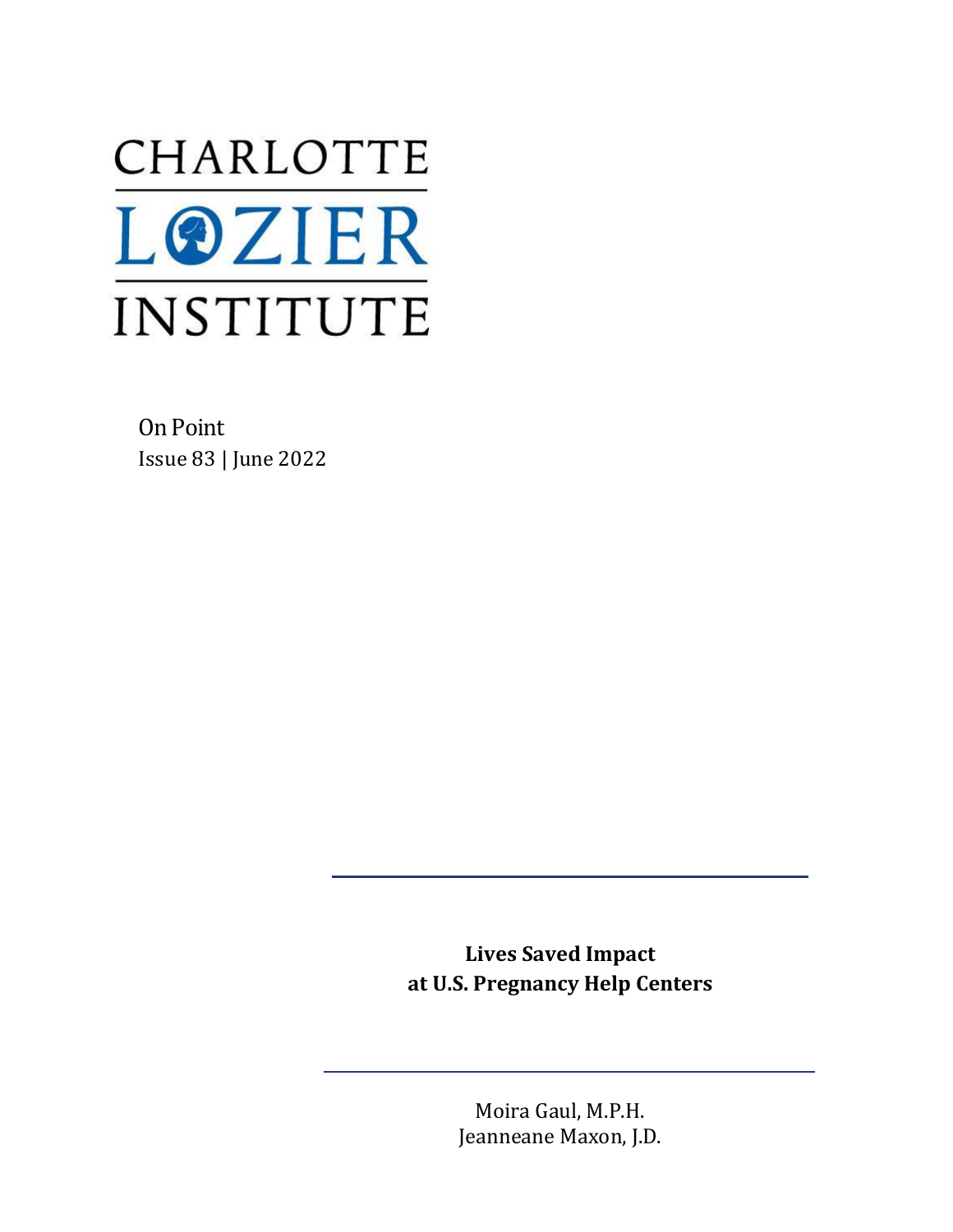

## On Point

#### **Previous Reports:**

Mary E. Harned, J.D., *New Radical Laws in States Hostile to Unborn Children*, On Point Series 82

Ingrid Skop, M.D., *No-Test Chemical Abortion Provision: Can it be Justified?,* On Point Series 81 Arina Grossu, M.A., M.S., Genevieve Plaster, M.A., *Overview of U.S. Pro-Life Bills and Provisions Advanced in the States from January to April 2022: Preparing for the Impact of the Supreme Court's Decision on Abortion Law*s, On Point Series 80

Jameson Taylor, Ph.D., *Using Tax Policy to Fund Pro-Life Objectives: Case Study in Mississippi,*  On Point Series 79

Moira Gaul, M.P.H., *Protecting Women from Coerced Abortions: The Important Role of Pregnancy Help Centers*, On Point Series 78

Ingrid Skop, M.D., F.A.C.O.G., *The Evolution of "Self-Managed" Abortion: Does the Safety of Women Seeking Abortion Even Matter Anymore?,* On Point Series 77

Robert Marshall, M.A., *We the People Say No: The Democratic Demise of the ERA*, On Point Series 76

Robert Marshall, M.A., *Three Fabrications of Roe*, On Point Series 75

Amanda Stirone Mansfield, J.D., *Alternatives to Abortion Programs: Support for Mothers and Families*, On Point Series 74

Jeanneane Maxon, J.D., *Continued Attempts to Regulate Pro-Life Pregnancy Help Centers Amount to 'Lipstick on a Pig'*, On Point Series 73

Tessa Longbons, Analysis: *FDA Decision Ignores Data on Complications, Puts Women at Risk*, On Point Series 72

Hannah Howard, M.S., *Safe Haven Laws: An Invitation to Life*, On Point Series 71 Elizabeth R. Kirk, J.D., *Abortion Jurisprudence Primer*, On Point Series 70

Richard M. Doerflinger, M.A. *Lies, Damn Lies, and the Women's Health Protection Act*, On Point Series 69

Susan Wills, J.D., L.L.M., Kathi Aultman, M.D., *Does Banning Abortions After 15 Weeks Make Any Sense?*, On Point Series 68

Anna Higgins, J.D., *Women's Health Protection Act: An Analysis*, On Point Series 67

The full text of this publication can be found at: [https://lozierinstitute.org/lives-saved](https://lozierinstitute.org/lives-saved-impact-at-us-pregnancy-help-centers)[impact-at-us-pregnancy-help-centers](https://lozierinstitute.org/lives-saved-impact-at-us-pregnancy-help-centers)

Comments and information requests can be directed to:

2776 S. Arlington Mill Dr. PO Box 803 Arlington, VA 22206

E-mail: [info@lozierinstitute.org](mailto:info@lozierinstitute.org) Ph. 202-223-807[3/www.lozierinstitute.org](http://www.lozierinstitute.org/)

The views expressed in this paper are attributable to the author and do not necessarily represent the position of the Charlotte Lozier Institute. Nothing in the content of this paper is intended to support or oppose the progress of any bill before the U.S. Congress.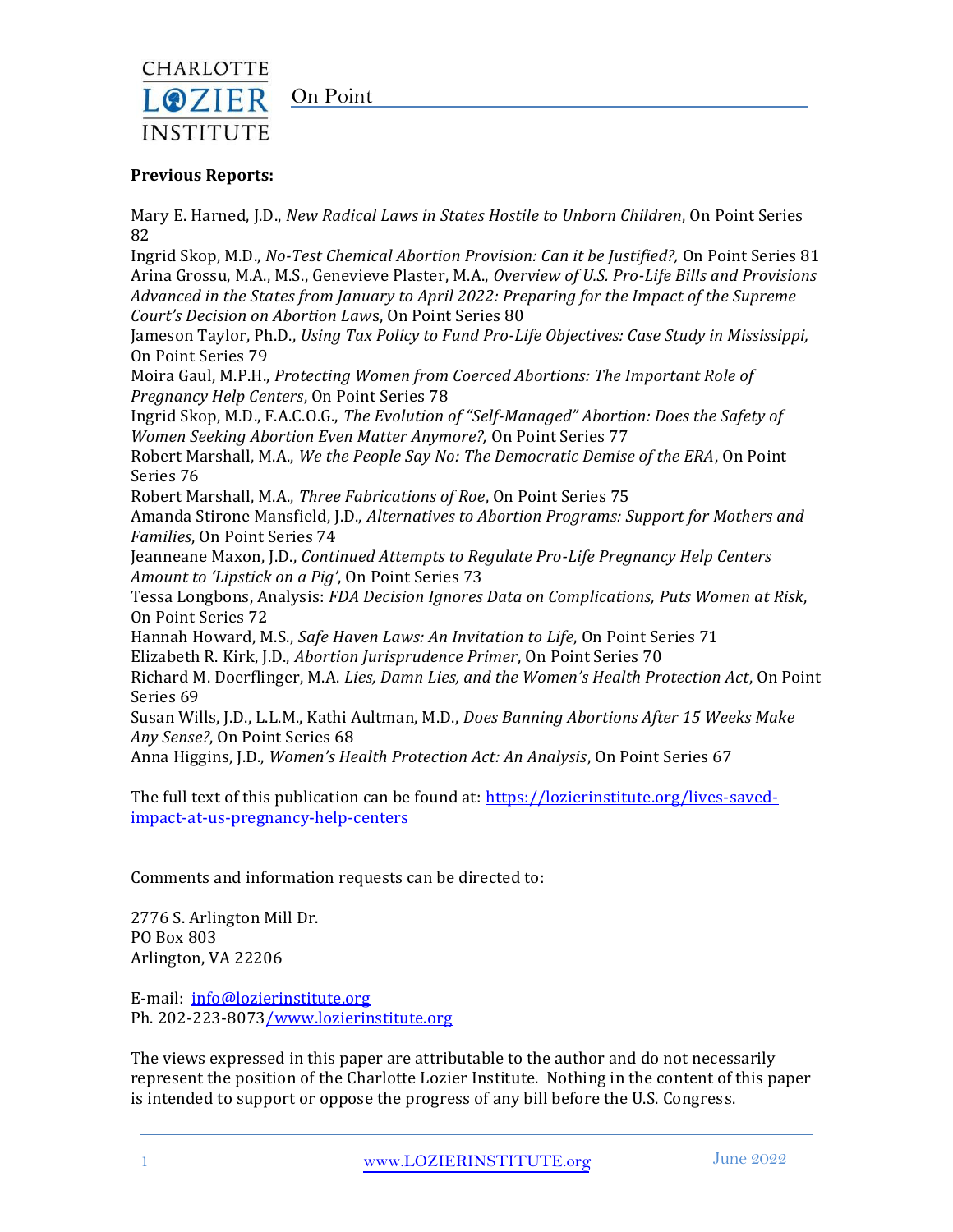

## On Point

## **Introduction**

Life-affirming pregnancy help centers (PHCs) (also known as pregnancy resource centers, pregnancy care centers, or pregnancy centers) exist to provide support, education, classes, medical care and critical resources for women faced with difficult circumstances surrounding unexpected pregnancy.<sup>i</sup> The information provided to women deciding about a pregnancy spans pregnancy education, fetal development to detail the life developing in her, her options, and valuable help available to her. Over 5 years from 2016-2020, the result of the dedicated, compassionate care in U.S. PHCs is an estimated 828,131 Lives Saved, and millions of lives saved since the creation of PHCs over a half-century ago. PHCs first organized in America at the community level in the late 1960s as abortion became legal in individual states.<sup>ii</sup> Over 50 years since the first PHC opened its doors in 1969, approximately 3,000 PHCs across the country are serving mothers and families as well as women, men, and youth with a multitude of expanded services.<sup>iii</sup>

Their aim is to provide women with holistic care – emotional, physical, relational, material, practical, and spiritual - and broad-ranging resources as well as support referrals typically at no or very low cost, all to enable women to both give birth to their children and pursue their life goals, rather than to see their children's lives abruptly ended by abortion. As reported by the Guttmacher Institute, recent trends reflect that unintended pregnancy in the U.S. decreased by 23 percent between 2015 and 2019. During this time period fewer unintended pregnancies ended in abortion, falling from 50 percent to 34 percent.iv The abortion rate overall in the U.S. reached its lowest point since *Roe v. Wade* in 2017 at 13.5 abortions per 1,000 women aged 15-44 (the year abortion became legal nationally in 1973, the rate was  $16.3$ ).<sup>v</sup> In addition, for the first time, medication or chemical abortion (the "abortion pill") now accounts for more than half (54 percent) of all U.S. abortions, which has led to a slight increase in abortion rates the past few years.<sup>vi,vii</sup>

To advance the false narrative that abortion-on-demand is necessary in the United States, the openly pro-abortion organization, the Guttmacher Institute (GI), identified eight perceived reasons why women have abortions. We summarize six main reasons:

- 1. Interference with school or career, and unreadiness for a child or another child.
- 2. Financial difficulties.
- 3. Single motherhood and relationship problems.
- 4. Completed childbearing and responsibility to dependents.
- 5. Fetal and personal health.
- 6. [Negative] Opinions on adoptionviii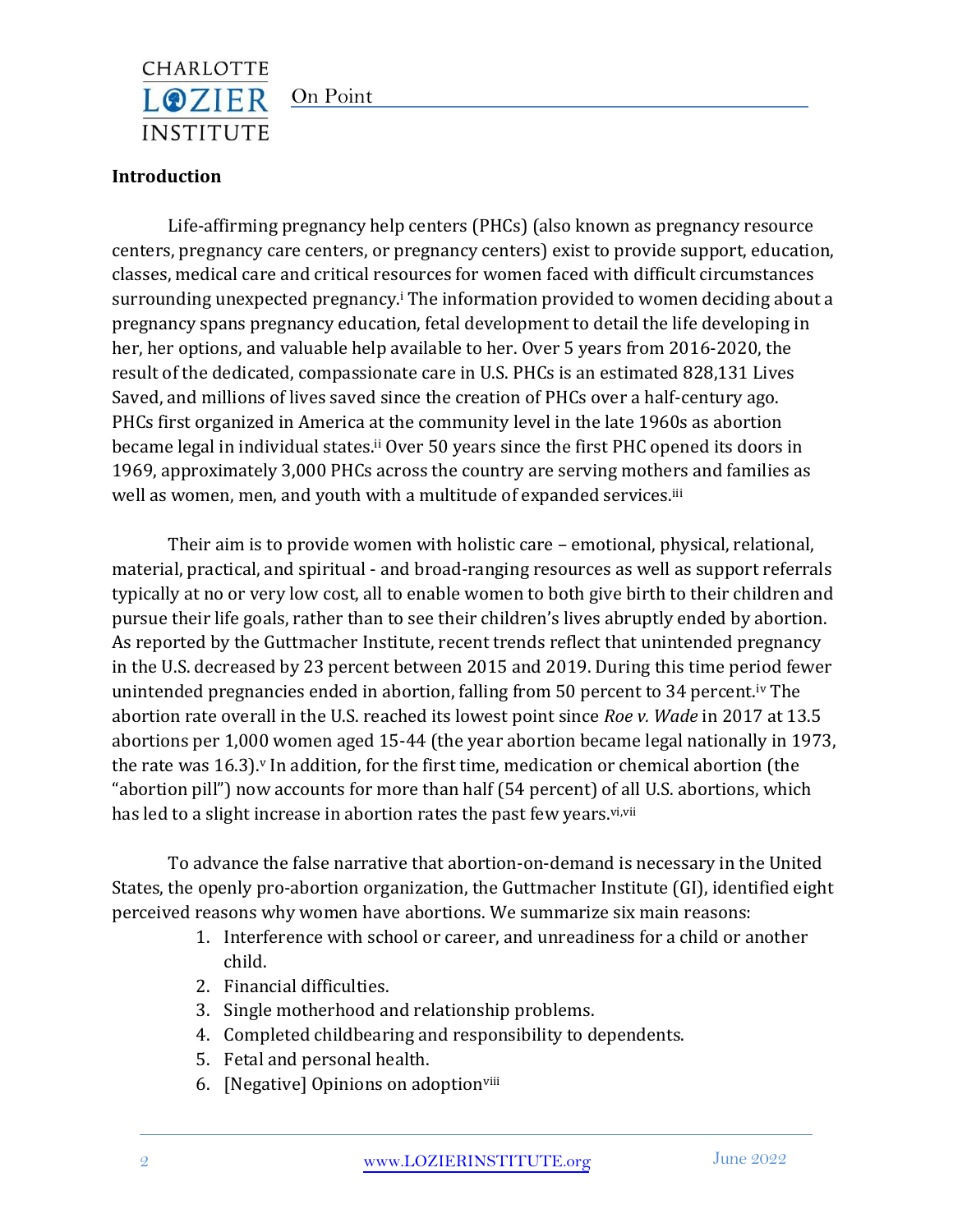

The well-documented work of PHCs supports women struggling with each of these perceived reasons for abortion, contributing to choices that are healthier, more informed, and more genuine to a woman's true desired outcome.

Real-life stories from the millions of women and families who have been helped by PHCs counter the false narrative that women who faced unwelcomed pregnancies and choose life for their child are subjected to a life of diminished well-being, limited potential, and poverty. Approximately 3,000 PHCs form the foundation for a network of pregnancy help including adoption agencies, maternity housing, Alternatives to Abortion state funding programs, newer state-level initiatives like Her PLAN (Pregnancy and Life Assistance Network)<sup>ix</sup>, and more. Provided with access to care, tangible resources, information, advocacy, and targeted referrals, countless mothers have shared their stories about how they are very thankful they decided to have their babies and are flourishing even through the most difficult circumstances. These mothers are grateful for making a choice which saved a life and for visiting a PHC which showed them that it was possible and they were equipped to make that choice with supportive people who walk alongside them.

PHC impact has been quantified and documented since 2009 through aggregated national service provision and client totals as well as estimated value of services.<sup>x</sup> A summary of the most recent of these national figures and findings can be reviewed in the next section of this paper. What has not been as widely reported on is the number of "Lives Saved" due to PHCs.

Lives Saved is another important metric tracked at PHCs which demonstrates the number of at-risk for abortion women PHCs are reaching with life-affirming information and alternatives to abortion. The Lives Saved measurement is specifically defined as the total number of pregnant women assessed as being at-risk for abortion who choose to carry and give birth to their child (or children, in the case of twins and multiples, whereby several lives are counted) after visiting a PHC.

This paper examines a nationally representative subset of Lives Saved data through PHCs over the past five years. These data points reflect the vast numbers of women and their unborn children being reached by PHCs annually. They are of invaluable worth measuring the very gift of lives preserved.

In addition, recently reported data measuring Lives Saved through the intervention of Abortion Pill Reversal (APR) and a historical study examining the impact of ultrasound viewing in the PHC setting will be presented to show services delivered to women through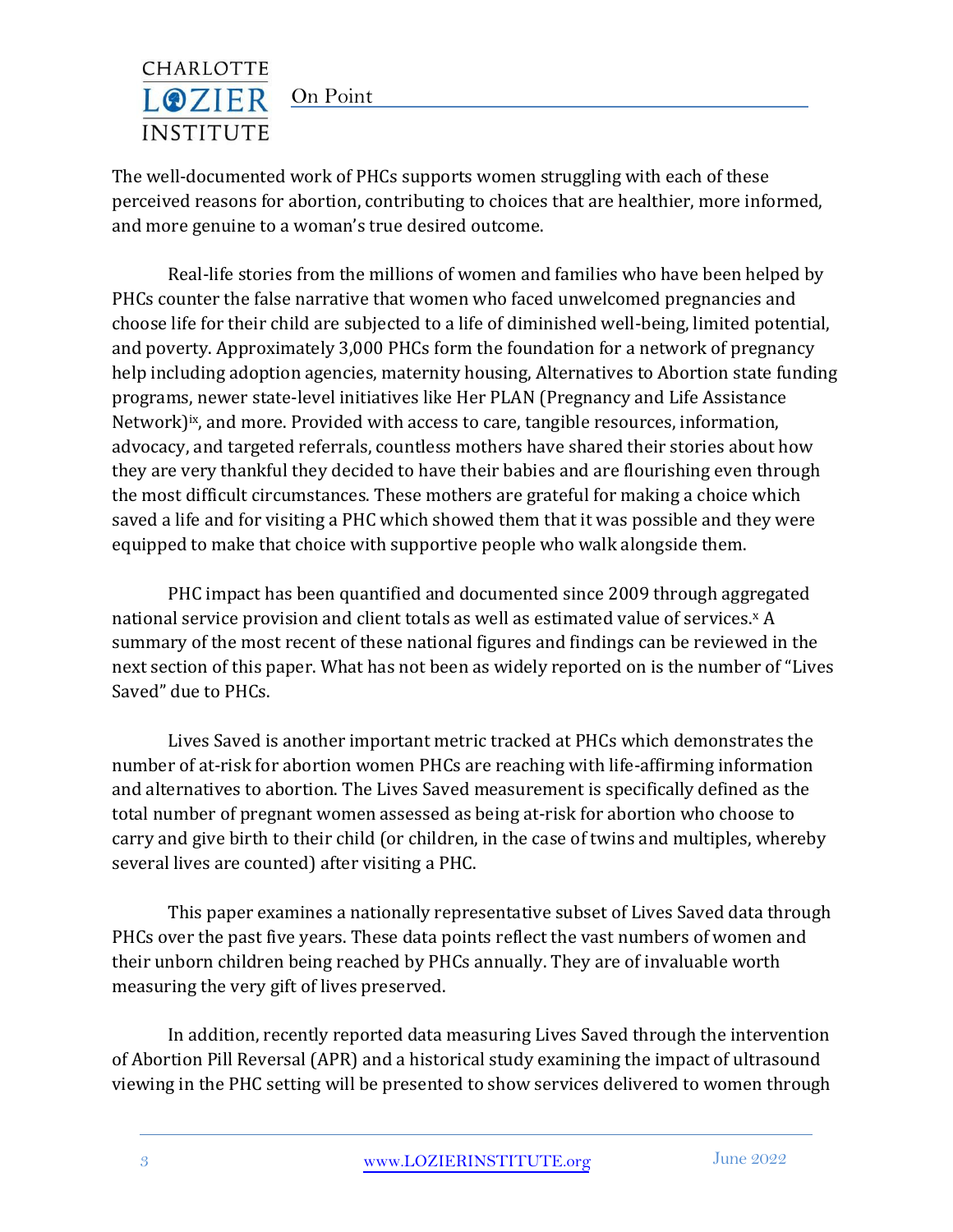

life-affirming healthcare professionals at/involved through PHCs. These centers are effectively meeting women's needs with excellent medical care.

## **Review of Recent National Findings on Pregnancy Help Center Service Provision**

Aggregated service totals, people (women, men, youth) served, material items provided, estimated value of services, client satisfaction measures, and standards adhered to were last reported at the national level for PHCs in 2020.

In 2020 the Charlotte Lozier Institute in consultation with three national pregnancy center networks - Care Net, Heartbeat International, and the National Institute of Family and Life Advocates, or NIFLA – conducted a study of 2,700 PHCs which yielded the following results for the previous year.<sup>xi</sup>

In 2019, 2,700 PHCs in the U.S. served roughly two million women, men, and youth with services estimated at a value of over \$266 million. This outreach was accomplished through 14,977 total staff and 53,855 total volunteers, of which over 10,200 were licensed medical professionals  $(3,791$  as staff and  $6,424$  as volunteers). $xii$ 

Medical services were provided by an increasing number of centers since last counted in 2017xiii with: free obstetrical ultrasound services provided at 2,132 centers (79 percent), STD/STI Testing provided at 810 centers (30 percent), and STD/STI Treatment provided at 563 centers (21 percent).xiv In addition, 486,213 pregnancy confirmation ultrasounds, 731,884 pregnancy tests, 160,201 STI tests, and 967,251 consultations with new (unique) clients were all provided at little or no cost.xv

PHCs were shown to be rich resources for support and education to improve maternal, child, youth and family health all at no cost, including: Prenatal and Parenting Classes at 2,312 centers (86 percent), Childbirth Classes at 742 centers (27 percent), Breastfeeding Consultations at 518 centers (19 percent), After-Abortion Support and Recovery at 1,931 centers (72 percent), Fertility Awareness-Based Methods at 188 centers (7 percent), Sexual Risk Avoidance Education Presentations to youth through 979 centers (36 percent).

PHCs also widely provided Material Item Services at 2,525 centers (94 percent). These items included: 1,290,079 packs of diapers, 689,382 packs of wipes, 30,445 new car seats, 2,033,513 baby clothing outfits, and 19,249 strollers.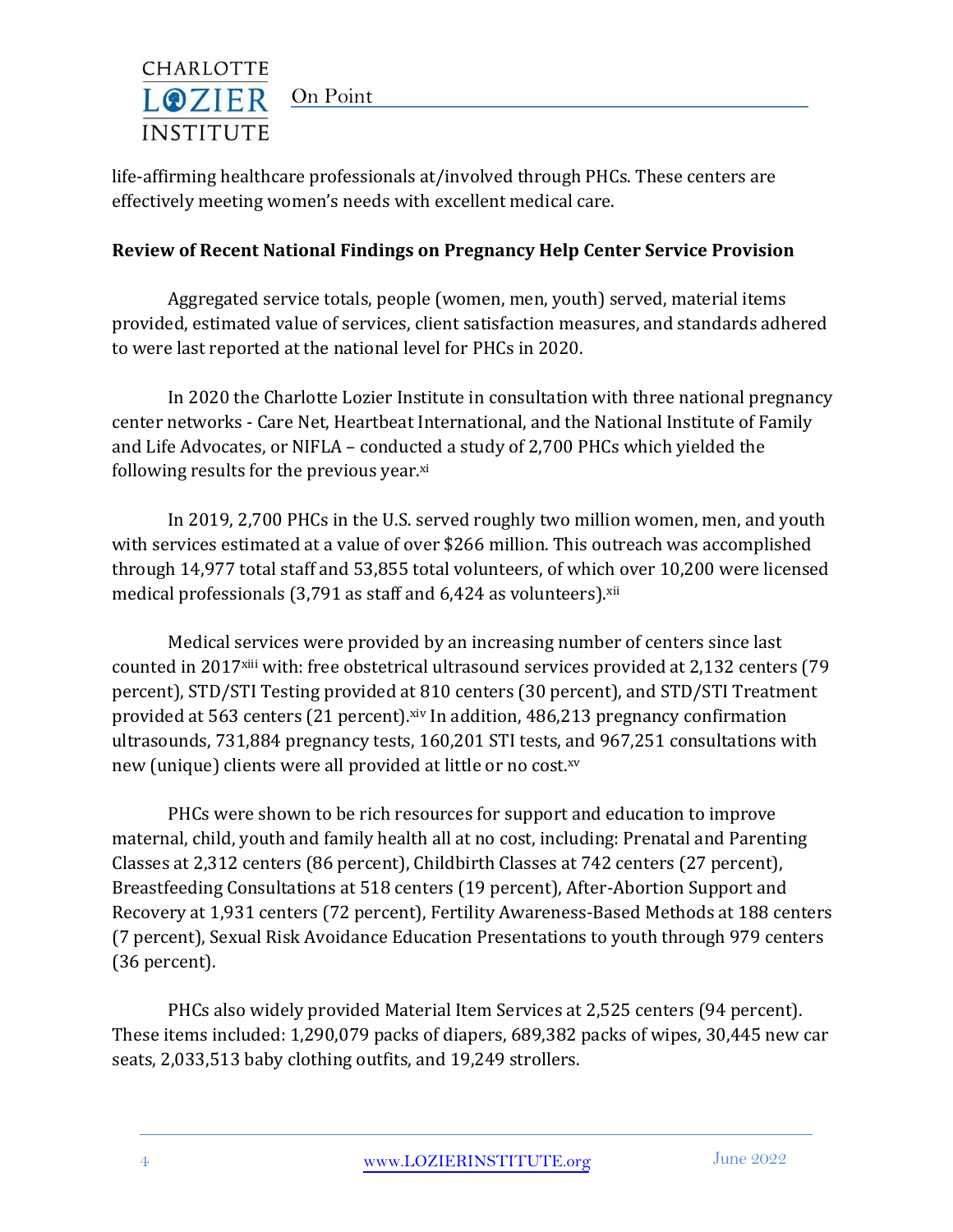## CHARLOTTE LOZIER On Point **INSTITUTE**

In addition to care and material services, national PHC networks reported high client satisfaction (99 percent, on average per center) levels obtained through client exit surveys in 2019.xvi

PHCs adhere to ethical guidelines and standards set forth by national network organizations and adopted broadly by PHC member groups and affiliates. These standards are reflected in an updated 2019 version of "Our Commitment of Care and Competence."xvii This and prior national reports did not study Lives Saved from abortion through the national sample of PHCs. It is a data point of invaluable worth measuring the number of babies whose lives were protected by their mothers making courageous decisions for life. PHCs see and serve many women whose decisions for life have not definitively been made when they approach the center, and this aspect of the PHC mission is of the highest importance.

## **At-Risk for Abortion Assessment Framework and Lives Saved Impact**

Assessment for what unique information, resources and referrals would benefit each woman visiting has been a core PHC client service for over five decades. Client advocates who meet one-on-one with women and couples listen for specific needs to make the appropriate referrals to care either within the PHC or in the local community.

In the early 2000s, when increased numbers of PHCs were beginning to provide medical services, a risk assessment framework with several categories for abortion vulnerability was largely adopted by PHCs for evaluation purposes.<sup>xviii</sup> This framework included criteria for identifying women visiting PHCs as Abortion-Vulnerable (AV) or Abortion-Minded (AM), or as Likely to Carry. Following several iterations, standardized guidance on definitions has been made widely available to PHCs.xix The AV and the AM categories together constitute "at-risk for abortion" clients/patients. Individual PHCs track at-risk for abortion clients' intentions to evaluate for Lives Saved from abortion.

Training for conducting at-risk for abortion assessment in PHCs typically includes published guidance and worksheets with ongoing monitoring and review.xx Client advocates and medical workers who meet with women utilize checklist criteria forms to be completed for each client/patient to reduce bias and to ensure uniform implementation. Abortion-Vulnerable (AV) criteria include: she has not eliminated the possibility of abortion; she lacks support from significant influencers; and she is undecided about her pregnancy.xxi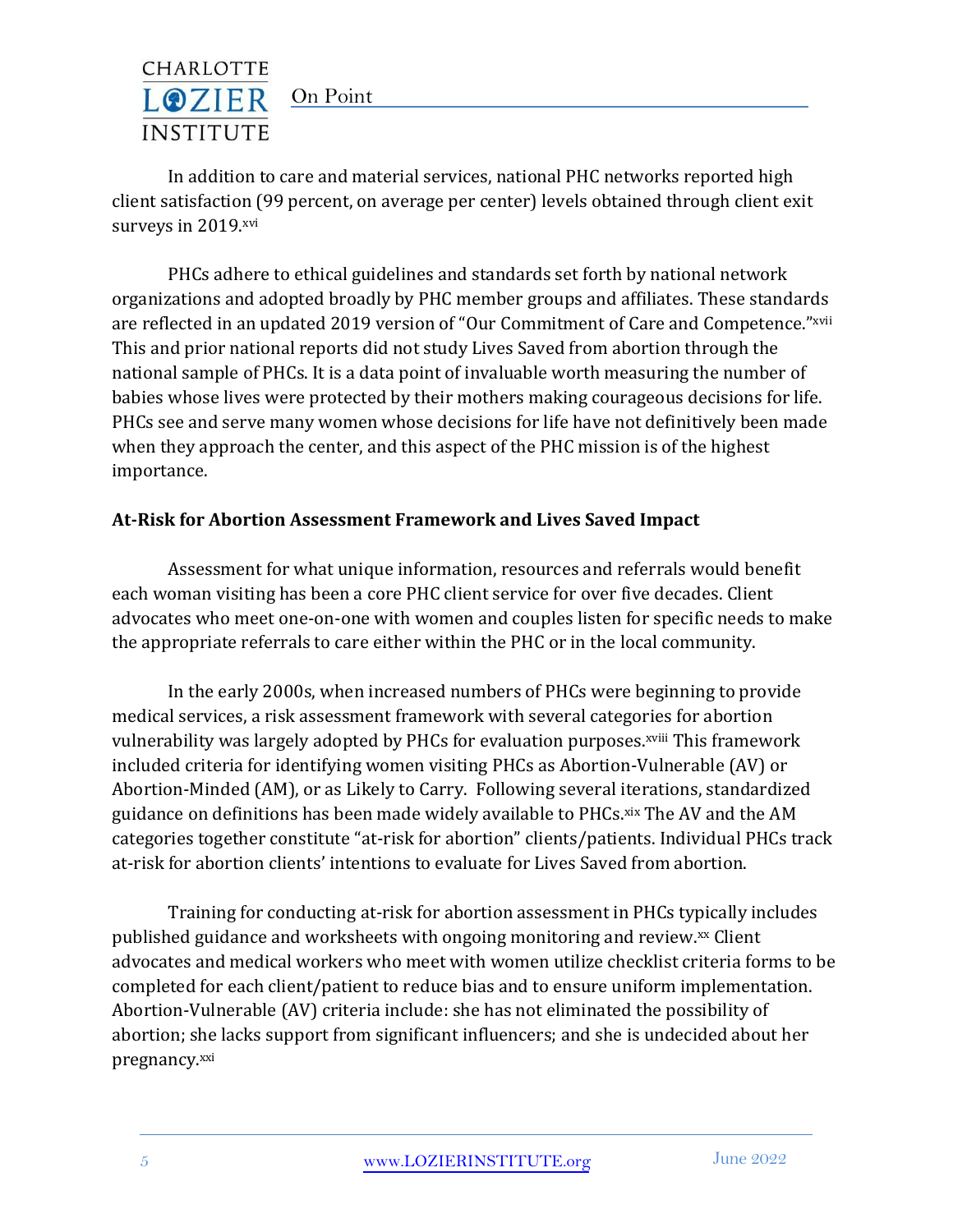

Abortion-Minded (AM) criteria include: she is seeking information on how to obtain an abortion; she has an abortion scheduled; and an abortion procedure has been initiated (such as the introduction of laminaria, or ingestion of the first pill, Mifeprex, in chemical abortion).xxii

Likely to Carry criteria include: she has stated that she has made a decision to carry to term; all indications reveal a healthy pregnancy; and she has support from all significant influences in her life.xxiii

The Lives Saved measurement has been meticulously tracked by the national pregnancy center network Care Net since 2008 and Focus on the Family's Option Ultrasound Program since 2004 in two separate de-identified datasets.

## **Care Net Nationally Representative Dataset**

nationally representative de-identified dataset measuring Lives Saved has been consistently collected and recorded annually since 2008. Care Net, a national pregnancy center network of over 1,200 affiliated pregnancy centers, requires completion of a broad services and operations data collection questionnaire as a condition for affiliate renewal each year. Care Net affiliated center staff are trained for consistency and accuracy towards this evaluation method for reliability of data reporting.xxiv

While the PHCs represented in this dataset are affiliated with Care Net, a sizable number typically hold dual and even triple affiliation with the other national PHC networks Heartbeat International and NIFLA making it a nationally representative group of centers. For example, in 2021, nearly 400 PHCs were affiliated with all three national networks.xxv The Care Net affiliated PHCs represented in the Lives Saved analysis are a mix of medical pregnancy centers providing ultrasound services *and* non-medical pregnancy centers which do not provide ultrasounds to women. Further, the percentage of Care Net affiliated centers providing ultrasound services tracks with the national percentage of centers providing ultrasound services in studies published by CLI.xxvi

The number of Lives Saved each year from 2016 through 2020 is highlighted in Table 1, and total 354,320 Lives Saved for the five-year period.xxvii This number represents 354,320 little boys and girls saved following their mothers (and sometimes fathers) visiting a PHC.

While centers do not record the births of every client's/patient's baby, the intention to carry the baby to term would have been recorded by PHCs for each woman's last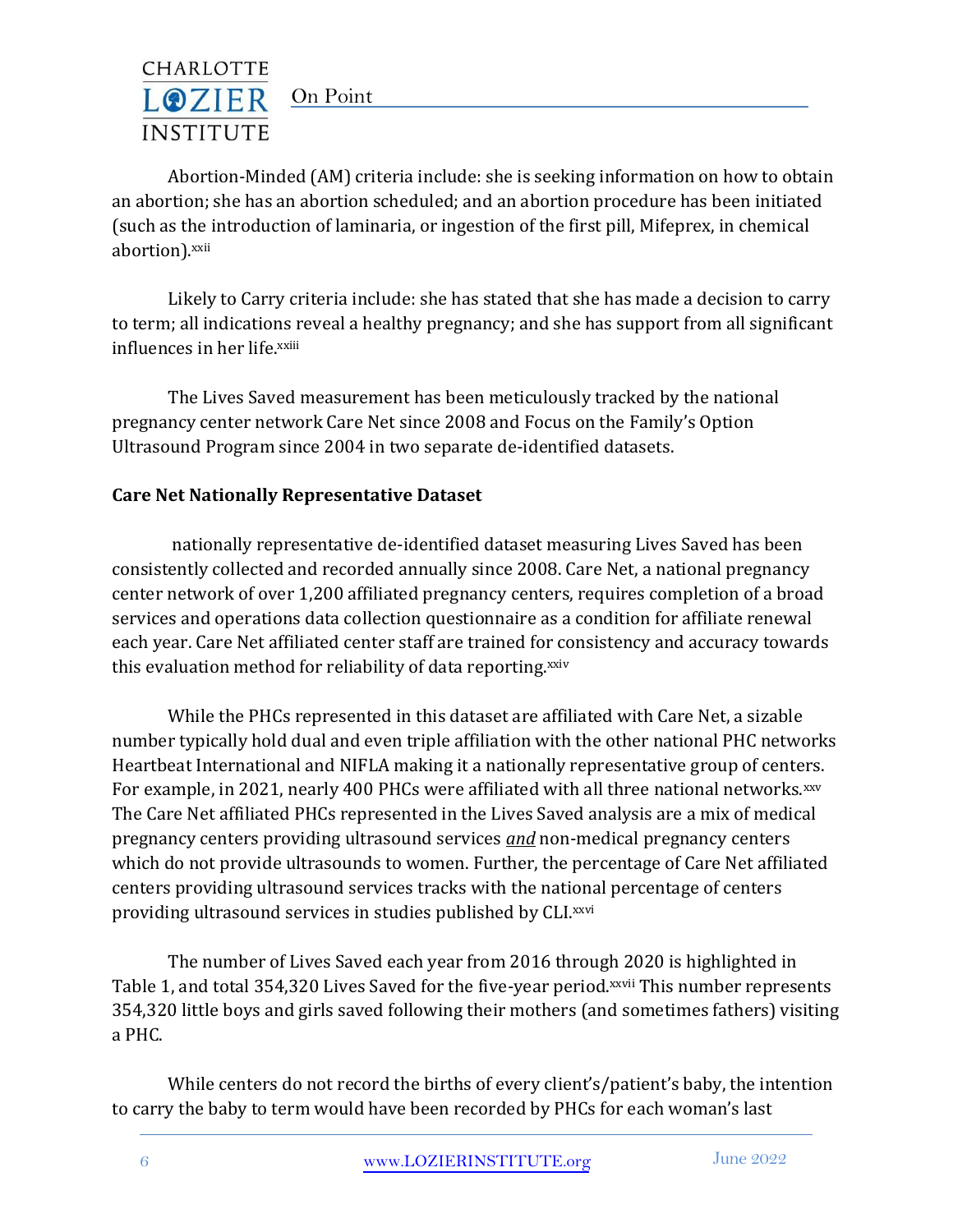

appointment at or contact with the center (for example, at appointments for subsequent class attendance, material service visits, during a follow-up phone call, or the ultrasound appointment itself).

Since Care Net began tracking this invaluable statistic in 2008, the network reports cumulatively 886,125 Lives Saved over the past 13 years at its U.S.-affiliated PHCs. xxviii This number is fast approaching one million.

| Year                   | Number of Estimated Lives | Number of Affiliated PHCs |
|------------------------|---------------------------|---------------------------|
|                        | Saved                     | represented*              |
| 2016                   | 71,104                    | 1,065                     |
| 2017                   | 73,774                    | 1,176                     |
| 2018                   | 71,536                    | 1,097                     |
| 2019                   | 74,575                    | 1,133                     |
| $2020**$               | 63,331                    | 1,186                     |
| <b>Total 2016-2020</b> | 354,320                   |                           |

Table 1: Care Net PHCs Estimated Lives Saved, 2016-2020

\*Note: Includes Medical Mobile Units counted as separate PHC locations. \*\*Note: The coronavirus global pandemic and U.S. national lockdown with subsequent factors affected overall client numbers in 2020.

In addition, when the Lives Saved figures from the nationally representative group of Care Net pregnancy help centers are weighted for the universe of U.S. pregnancy center locations CLI studied during the 2016-2020 five-year time period (2,600 center locations for 2016, 2017, and 2018, and 2,700 center locations for 2019 and 2020 $x$ ix), the national estimate of Lives Saved is 828,131 (Table 2).<sup>xxx</sup> This figure reflects the tremendous and awe-inspiring collective work of life-affirming pregnancy help centers, both medical and non-medical, to empower women and couples to choose life for their children.

Clearly, millions of children's lives have been spared from abortion in America by virtue of their mothers visiting and receiving support from pregnancy help centers over the past 52 years.

# *Nationally, 828,131 estimated Lives Saved when women atrisk for abortion visited pregnancy help centers from 2016- 2020.*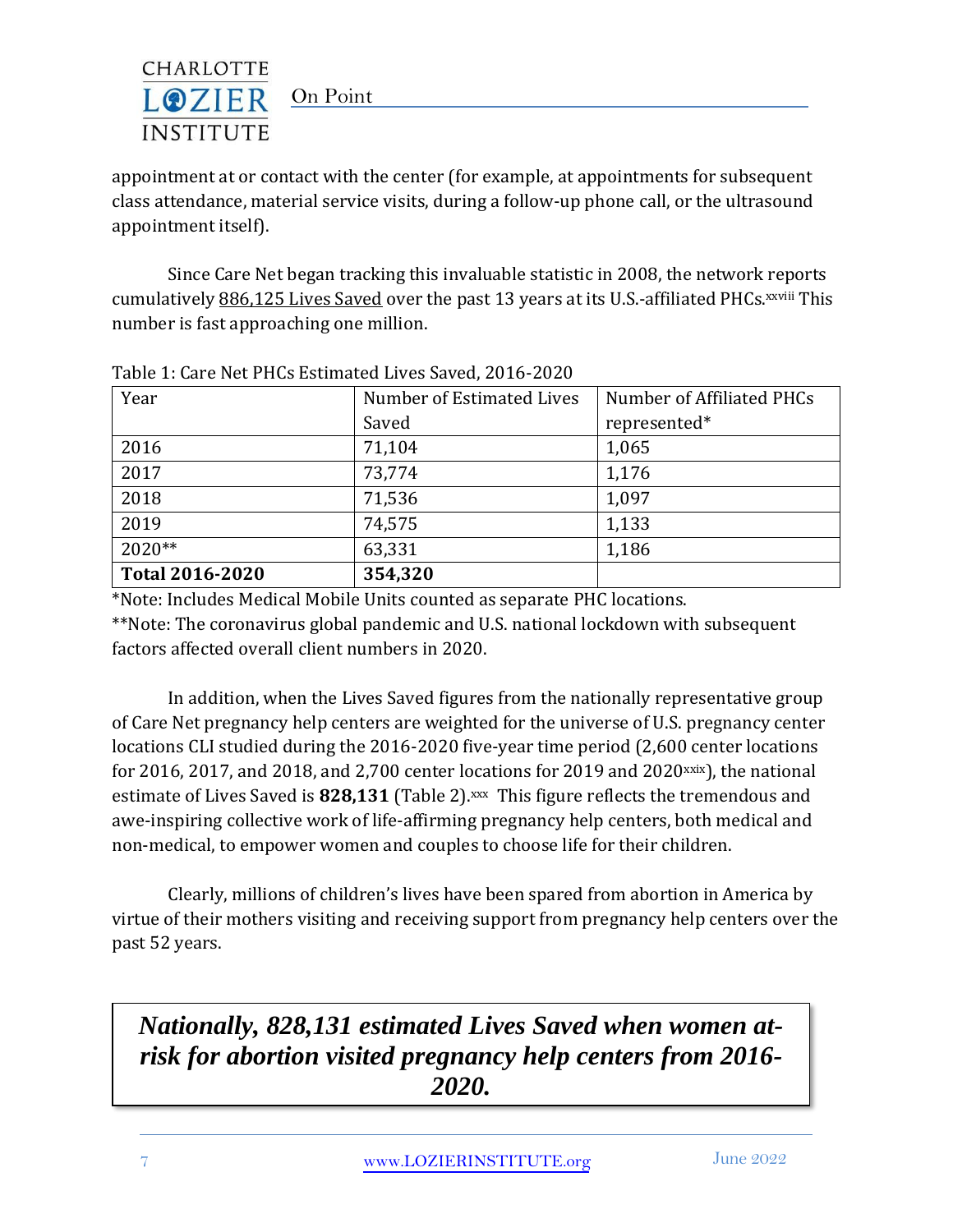On Point

CHARLOTTE LOZIER

**INSTITUTE** 

| Year                   | Number of Estimated Lives | Number of PHCs |
|------------------------|---------------------------|----------------|
|                        | Saved                     | represented*   |
| 2016                   | 173,587                   | 2,600          |
| 2017                   | 163,105                   | 2,600          |
| 2018                   | 169,547                   | 2,600          |
| 2019                   | 177,716                   | 2,700          |
| 2020                   | 144,176                   | 2,700          |
| <b>Total 2016-2020</b> | 828,131                   |                |

Table 2: U.S. PHCs Estimated Lives Saved, 2016-2020

\*Note: Includes Medical Mobile Units counted as separate PHC locations.

Care Net also collects additional data to examine the effect of ultrasound viewing on at-risk for abortion women (both Abortion-Vulnerable and Abortion-Minded clients/patients), as well as whether or not the father of the baby is present for the pregnancy confirmation ultrasound with the mother of the baby.

Overall, with respect to ultrasound viewing, Care Net reports through its most recent U.S statistical summary for 2020, 75 percent of women at-risk for abortion who viewed their ultrasound at a PHC made a decision for life for their child.<sup>xxxi</sup> This figure was 73 percent for 2019 data the network collected.xxxii

The results highlighted in Table 3 show that, when viewing an early ultrasound image of their child, considerably more Abortion-Minded women make a decision for life if they viewed their ultrasound than if they did not (42 versus 26 percent). And when both Abortion-Vulnerable and Abortion-Minded women view the ultrasound of their child with the father of the baby present, significantly increased decisions for life are made.

The increased choices for life when the father of the baby is present for an ultrasound in both groups of AV and AM PHC clients (Table 3) appear to suggest that ultrasound viewing is a significant event for men as well, at least in 2020 (and 2019). Care Net and LifeWay Research conducted and published two studies in 2015 and 2022 which both asked about the most influential people in women's pregnancy decisions. In 2015, nearly 4 in 10 women stated that the most influential person in her pregnancy decision was the expectant dad, over medical professional (26 percent), mother (14 percent), and friend (8 percent).xxxiii In 2021, in the *Care Net Study of American Men Whose Partner Has Had an Abortion*, of 1,000 men retrospectively surveyed after their partner had an abortion in which they participated, 38 percent responded that he was the most influential person in her decision – over medical professional (18 percent), mom (14 percent), and friend (7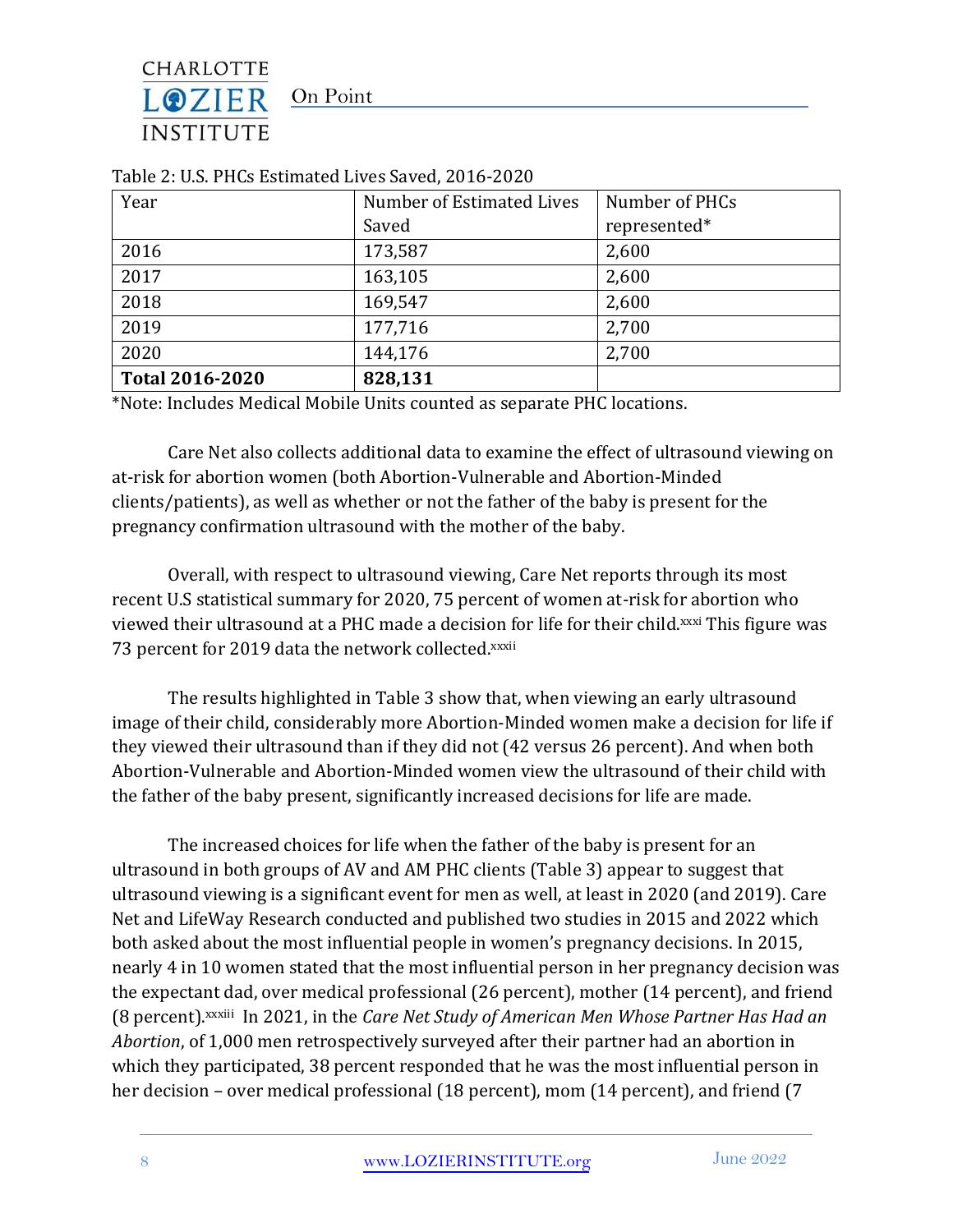

percent).xxxiv In circumstances where a woman shares there's a positive relationship and she is interested, PHCs encourage the father of the baby to attend her ultrasound appointment as well as ongoing prenatal and parenting education classes at the center.

Table 3: Ultrasound Viewing Effect on Choosing Life, Care Net 2020 (and 2019) Data<sup>xxxv</sup>, <sup>xxxvi</sup>

| Abortion-Vulnerable Clients Choosing Life Based on Ultrasound Viewing |                                                                         |  |
|-----------------------------------------------------------------------|-------------------------------------------------------------------------|--|
| $\bullet$                                                             | 85% chose life when no ultrasound was provided. (2019 – 85%)            |  |
| $\bullet$                                                             | 87% chose life when an ultrasound was provided without the father       |  |
|                                                                       | present. $(2019 - 85%)$                                                 |  |
| $\bullet$                                                             | 94% chose life when an ultrasound was provided with the father present  |  |
|                                                                       | $(2019 - 93\%)$                                                         |  |
| Abortion-Minded Clients Choosing Life Based on Ultrasound Viewing     |                                                                         |  |
| $\bullet$                                                             | 26% chose life when no ultrasound was provided (2019 - 26%)             |  |
| $\bullet$                                                             | 42% chose life when an ultrasound was provided without the father       |  |
|                                                                       | present. $(2019 - 45%)$                                                 |  |
| $\bullet$                                                             | 52% chose life when an ultrasound was provided with the father present. |  |
|                                                                       | $(2019 - 55%)$                                                          |  |

# **National Institute of Family and Life Advocates (NIFLA) 2013 Study on Pregnancy Confirmation Ultrasound Viewing**

The effectiveness of ultrasound confirmation of pregnancy viewing in the PHC setting was further studied in 2013 by the national network NIFLA. NIFLA is a national pregnancy center network of now 1,600 affiliates, the vast majority of which are medical pregnancy centers and clinics. NIFLA provides legal and medical expertise and guidance to PHCs and has guided over 1,400 PHCs through medical clinic compliance and conversion. The 2013 survey included two questions for which NIFLA published the results. The first question asked affiliates, "In 2013, how many ultrasound confirmations of pregnancy did you provide to mothers at-risk for abortion?" ("At-risk for abortion" was described in detail and aligned with the definitions listed above.)

The results from the 406 medical PHC affiliates that responded showed that 74,009 ultrasound confirmations were provided in 2013. Of those, 57,599 or 78 percent indicated that they were going to carry their pregnancy to term. The network stated, "Thus, 78 percent of such [at-risk for abortion] mothers who viewed their children via ultrasound chose life."xxxvii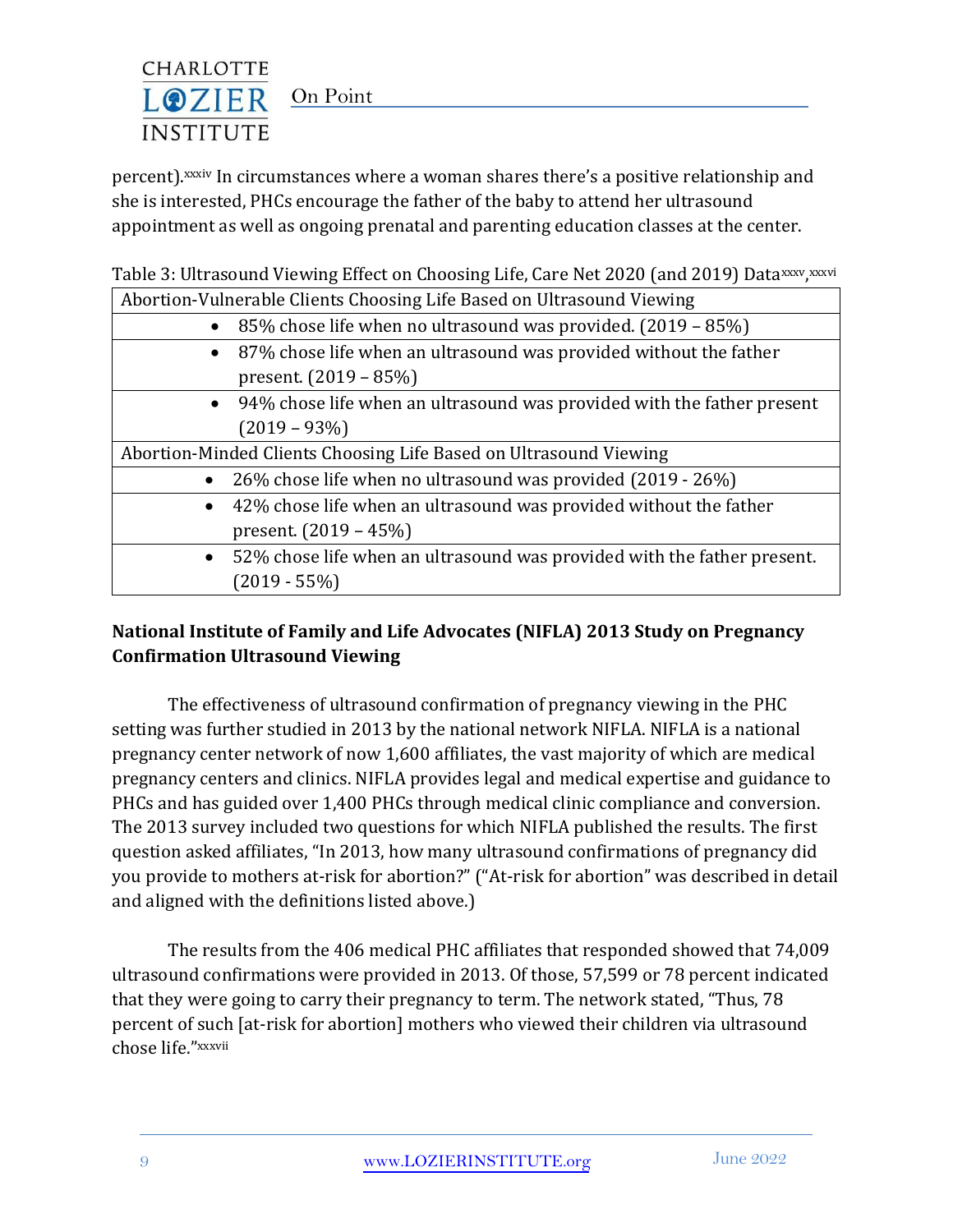## CHARLOTTE LOZIER On Point **INSTITUTE**

The second survey question asked whether "Ultrasound confirmation of pregnancy had a positive impact on the decisions of mother at-risk for abortion to choose to carry their pregnancies to term." The responses were as follows from the 406 respondents.

- Absolutely 339 (83.5 percent)
- More than likely  $-64$  (15.76 percent)
- Only a small impact 3 (0.74 percent)
- No impact at all  $-0$ <sup>xxxviii</sup>

The results further speak to the impact ultrasound viewing has as medical information through technical sonographic imaging is delivered to women. Pregnancy confirmation ultrasound is provided free of charge to women by PHCs thereby increasing access to care as well as medical knowledge for themselves, and in some cases for expectant dads, about their developing babies.

# **Focus on the Family Option Ultrasound Program Lives Saved at Medical PHCs**

The estimated Lives Saved statistic has also been tracked by Focus on the Family's Option Ultrasound Program (OUP) since the program's inception in 2004. OUP provides grants to PHCs for ultrasound machines, sonography training, medical conversion through The Life Choice Project offered in conjunction with NIFLA, and digital marketing. Between 2004 and 2008, the group placed 400 ultrasound machines in PHCs. Since 2004, OUP has awarded well over 1,000 grants to qualifying PHCs.

Careful and consistent tracking of data is a condition of OUP grants. Published instructions and accompanying guidance related to at-risk for abortion assessment are given to grantees to enhance evaluation practices and increase the reliability of tracked data. OUP requires that their grantees track and report back two specific de-identified data points: the number of at-risk for abortion clients who receive an ultrasound and each client's decision whether to carry their unborn child to term.

From program launch in 2004 through the end of 2021, Focus on the Family's OUP cites 481,738 "estimated babies saved" at medical PHCs providing ultrasound services that have received their grants.xxxix

The results concerning ultrasound viewing choices for life, and estimated Lives Saved reported by Care Net, NIFLA and Focus on the Family's Option Ultrasound Program, suggest that ultrasound viewing has a dramatic impact on the decisions of women who are vulnerable to abortion. These results also provide strong credibility and legitimacy for the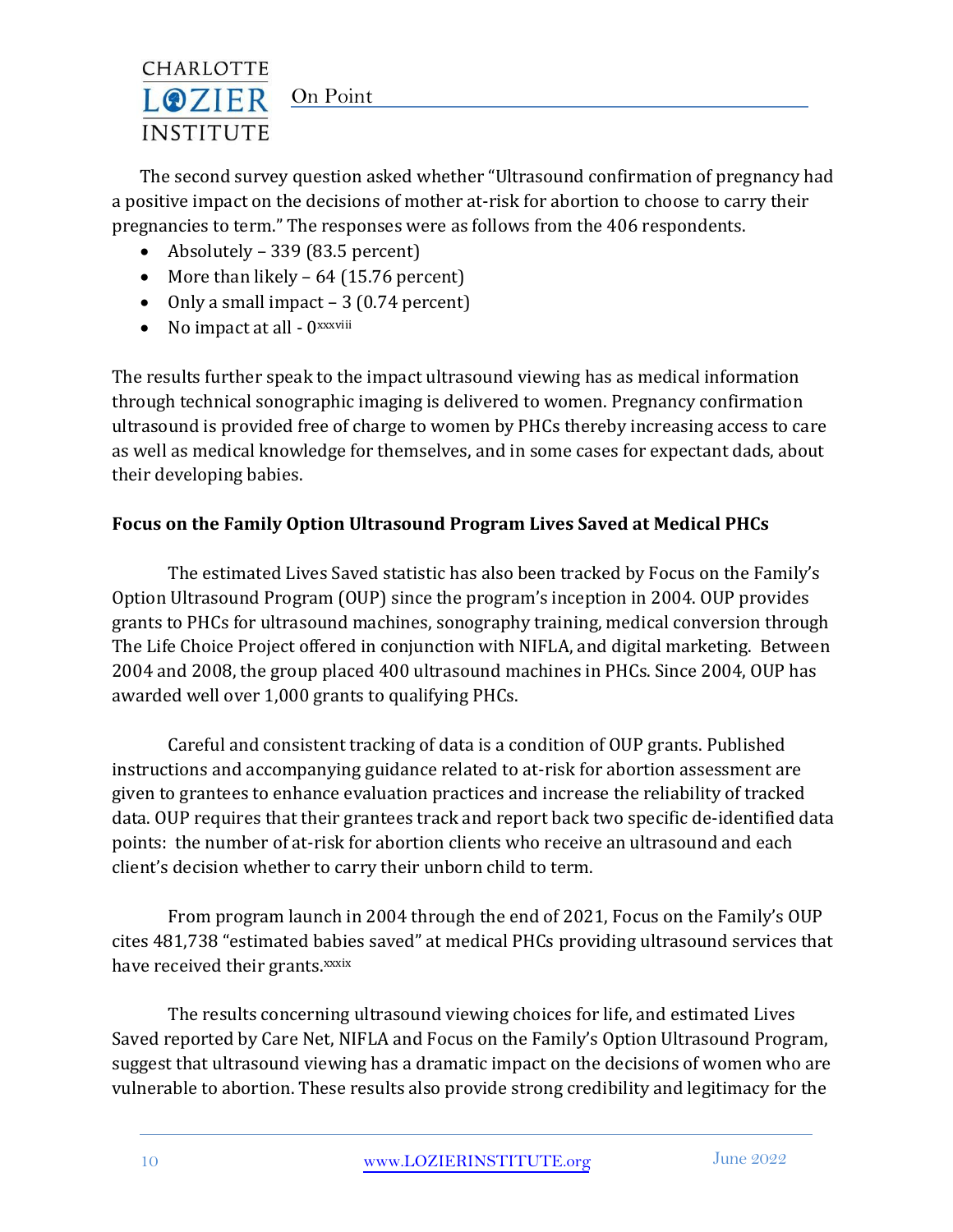## CHARLOTTE LOZIER On Point **INSTITUTE**

gold standard medical technology of ultrasound as a way to communicate medically accurate and visually (and audibly) important information (for example, a heartbeat) about the life developing inside of a pregnant woman.

Note: As discussed above, recent national findings show that 79 percent or 8 out of 10 PHCs studied provide pregnancy confirmation ultrasounds (limited obstetrical ultrasounds) by licensed healthcare professionals, free of charge to patients. Centers offering medical services including ultrasounds are required to operate under the supervision of a licensed physician in accordance with guidelines national network affiliates must adhere to.xl

As a gold standard in obstetrical care for more than five decades, PHCs perform limited obstetrical ultrasounds for three reasons: (1) to confirm if a pregnancy is in a woman's uterus; (2) to confirm if the baby has cardiac activity – a heartbeat; and (3) to provide an estimate of gestational age. Not all medical PHCs provide gestational age estimates.xli

# **Lives Saved Through Abortion Pill Reversal (APR)**

Another area where lives are saved through PHC involvement is the medically administered intervention of Abortion Pill Reversal (APR). A woman who has already begun a chemical abortion by taking the "abortion pill" and then seeks to stop the abortion may receive help from a PHC directing her where to find professional assistance with APR. The "abortion pill," originally known as RU-486, is a regimen requiring the two-drug combination of mifepristone and misoprostol, both taken orally up to 10 weeks pregnancy/last menstrual period.<sup>xlii</sup> Since first being introduced into the U.S. market in 2000, usage of the abortion pill has steadily increased, accounting for nearly 40 percent of all abortions in the U.S. in 2017. xliii According to preliminary findings reported by the Guttmacher Institute, in 2020 for the first time, chemical abortion - or the abortion pill now accounts for more than half (54 percent) of all U.S. abortions. xliv

The abortion pill reversal (APR) medical protocol was developed by two physicians, Dr. Matthew Harrison and Dr. George Delgado, in 2007. The two physicians applied the premise that progesterone had been administered safely for four decades to maintain pregnancy in early miscarriage due to low progesterone levels. Progesterone, naturally produced by women in higher levels during pregnancy, functions to prepare the endometrium, develop the placenta, inhibit contractions and keep the cervix closed. In the case of the abortion pill regimen, the progesterone therapeutically counteracts the progesterone-blocking action of mifepristone - the first drug taken. In 2007, the first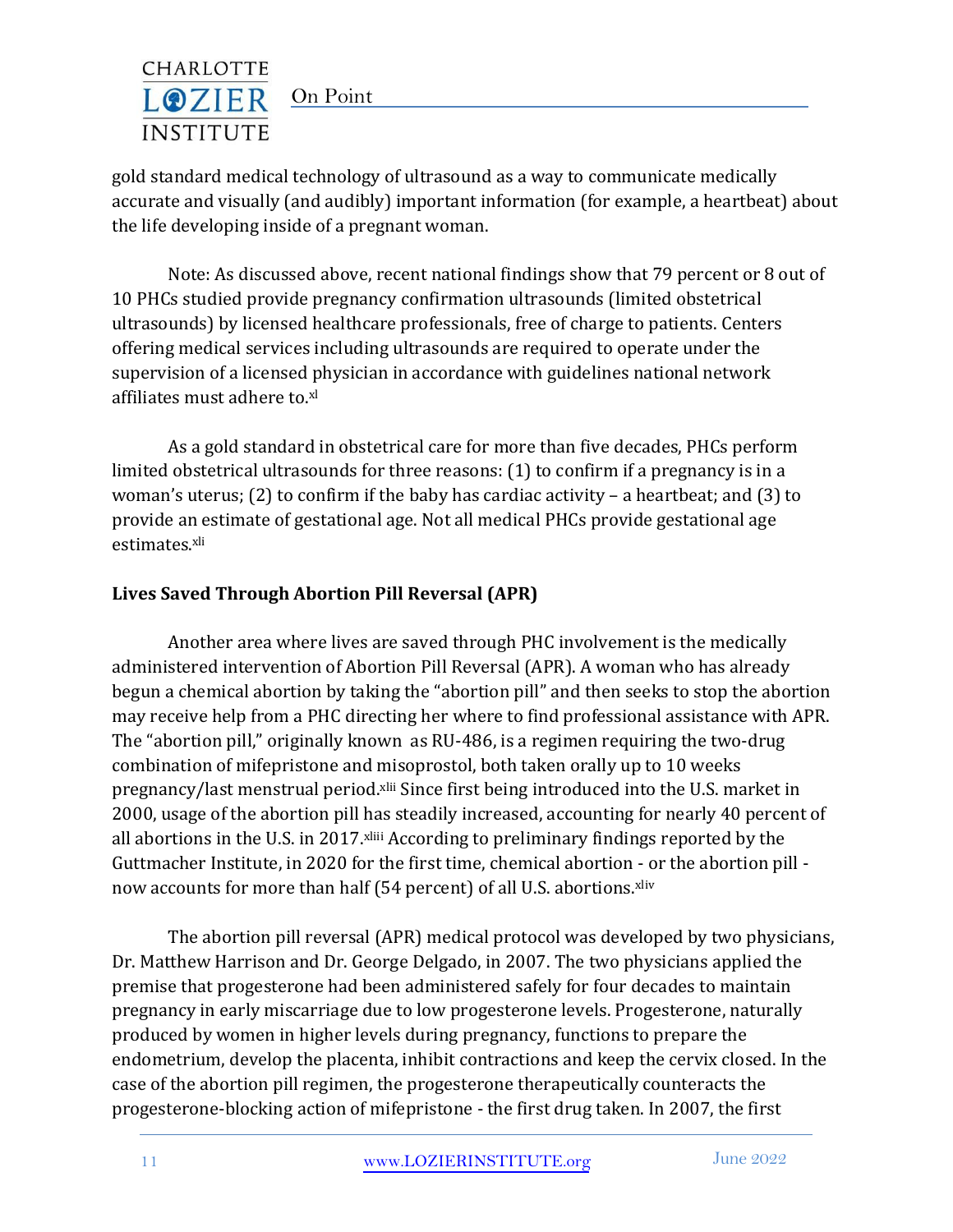

recorded saving of a baby occurred when Dr. Harrison administered the progesterone protocol to a woman who had taken mifepristone to terminate her pregnancy and sought to stop it. In collaboration with another physician-researcher, Dr. Mary Davenport, the three physicians founded Abortion Pill Reversal Network under Culture of Life, San Diego, California in 2012 as a 24/7 live referral network, hotline, and website to link women to time-sensitive care.

In 2018, the network and hotline fully shifted to be housed under the international pregnancy center network Heartbeat International with 3,030 pregnancy help organization affiliates (including life-affirming maternity homes and adoption providers) in 79 countries and two territories worldwide.<sup>xlv</sup> The network was renamed as Abortion Pill Rescue Network (APRN).

The APRN reports that in two of every three instances, women who initiate the protocol within the recommended timeframe save the lives of their babies. The process begins with the administration of progesterone to reverse the effects of the abortion pill. An ultrasound is then performed to determine if the baby has cardiac activity (a heartbeat) indicating viability of the baby. If viable, progesterone is administered for another twoweek minimum. Women are then referred to local PHCs for continued support and resources.

The largest peer-reviewed study to date indicates that the success rate of the APR protocol if initiated within 72 hours after use of the first drug mifepristone is as follows: 68 percent reversal rate for the oral protocol and 64 percent reversal for injection protocols.<sup>xlvi</sup> (Importantly, the abortion pill regimen of mifepristone and misoprostol has been studied and shown not to increase risk of either preterm birth or birth defects in liveborn infants who survive despite the abortion attempt and APR process.<sup>xlvii</sup>)

In addition, PHCs are fulfilling a central role in first communicating accurate information to women across the country about the existence of this life-saving protocol which provides tangible hope if a woman regrets starting the chemical abortion process. Second, PHCs are providing linkages to care by either providing women with information about the number to call the Abortion Pill Rescue Network to initiate the process and/or directing them to a licensed provider in the area who can facilitate the care. Heartbeat International's 24/7 Option Line bridges callers to APR-trained and licensed nurses who direct and facilitate critically time-sensitive connections to care.

The expansion of professional-level care providers in APRN and the study findings compiled over the past five years are impressive (Table 4). Currently, the network reports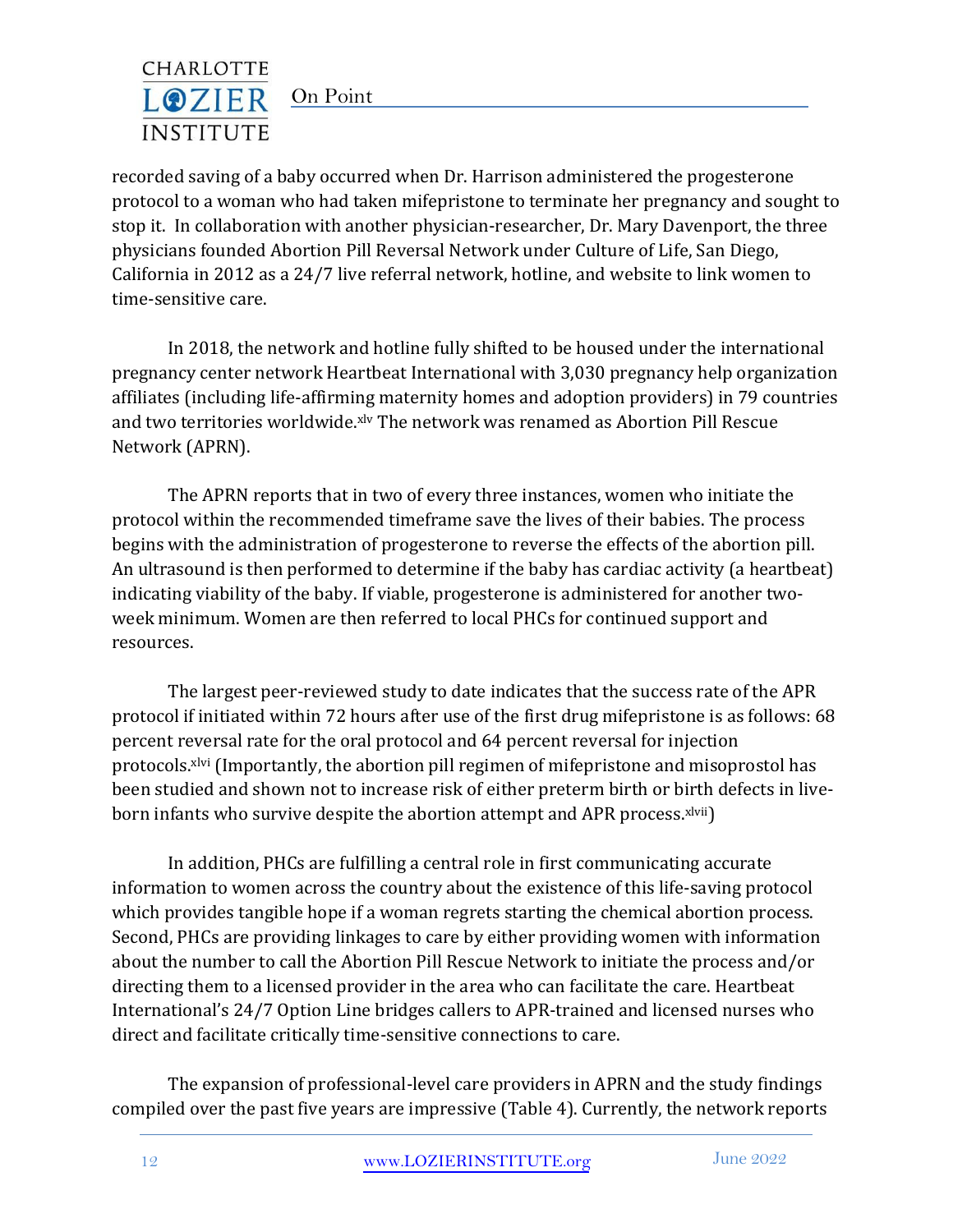

that over 3,000 babies' lives have been saved worldwide through the Abortion Pill Reversal protocol since Culture of Life began tracking and recording the babies born following the APR protocol in 2012. xlviii The figure of over 1,000 Lives Saved was reached by the end of 2019.

The number of healthcare professionals providing the life-saving protocol of APR to women in the U.S and around the world is increasing every year. The number has risen from over 400 in 2017 worldwide to over 1,100 healthcare professionals worldwide by 2022.

| Year | <b>Lives Saved Through</b> | <b>Total Number of Lives</b> |
|------|----------------------------|------------------------------|
|      | <b>APRN Each Year</b>      | <b>Saved Through APRN</b>    |
|      |                            | Since 2012 (cumulative)      |
| 2017 | 150                        | 500                          |
| 2018 | 300                        | 800                          |
| 2019 | 400                        | 1,000                        |
| 2020 | 750                        | 2,000                        |
| 2021 | 1,000                      | 3,000                        |

Table 4. Abortion Pill Rescue Network Statistics\*

\*Note: Totals are estimates based on current Heartbeat International data collected.

The recorded number of "reversal starts" through APR reflects a steady increase from 2019 through March 2022<sup>xlix</sup> (Fig. 1). Over the past almost 3.5 year period, reversal starts have increased by 327 percent. (Note: A reversal start occurs "when a woman receives a referral to an APR provider, the provider determines that she is a candidate for abortion pill reversal, and she has received a prescription for treatment. If APRN later learns that she ultimately did not start treatment, her case is no longer considered a reversal start."l)

In addition, APRN reports that an average of 150 women started the reversal process each month in both 2019 and 2020, and an average of "150 plus" women per month started reversals in 2021.<sup>li</sup> In addition, women in all 50 states contacted APRN each year 2019-2021, which means knowledge of the APR protocol is being widely disseminated nationwide.lii

While this number of 3,000 Lives Saved by APR itself demonstrates phenomenal impact, the real-life stories and photos highlighted on APRN's website make these outcomes vivid and personal.liii These real-life stories have been collected since 2012 and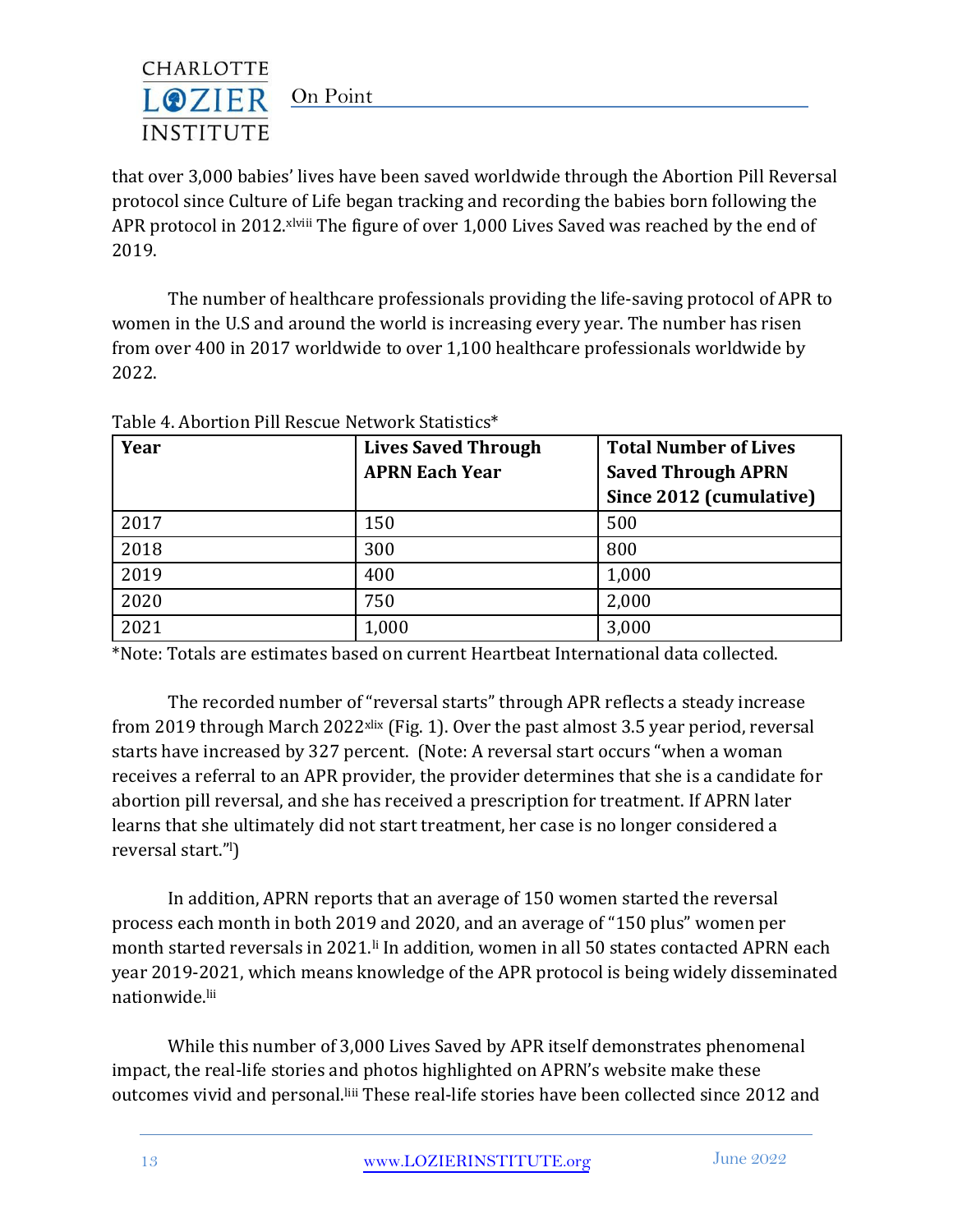

are indisputable evidence of the effectiveness of the APR protocol, validating these intervention services.

As the abortion pill is an increasingly chosen abortion method, access to APR will be evermore essential. Medical PHCs will be increasingly utilized to provide ultrasounds and ongoing supports to mothers seeking the life-saving intervention. APRN hotline nurses will provide medical guidance to a woman's own licensed medical caregiver if a professional in their network is not located within traveling distance to a woman.



Figure 1. Reversal Starts through Abortion Pill Rescue Network

The Lives Saved from APR to date are a testimony to the sheer will of medical professionals involved in the pro-life movement to help bring health and healing following the introduction of the abortion pill.

## **PHCs and Beyond as a System of Care for Women**

While the nation's nearly 3,000 PHCs provide vast and valuable services to families facing unintended pregnancies, more support will be needed in a post-*Roe* America to complement their work.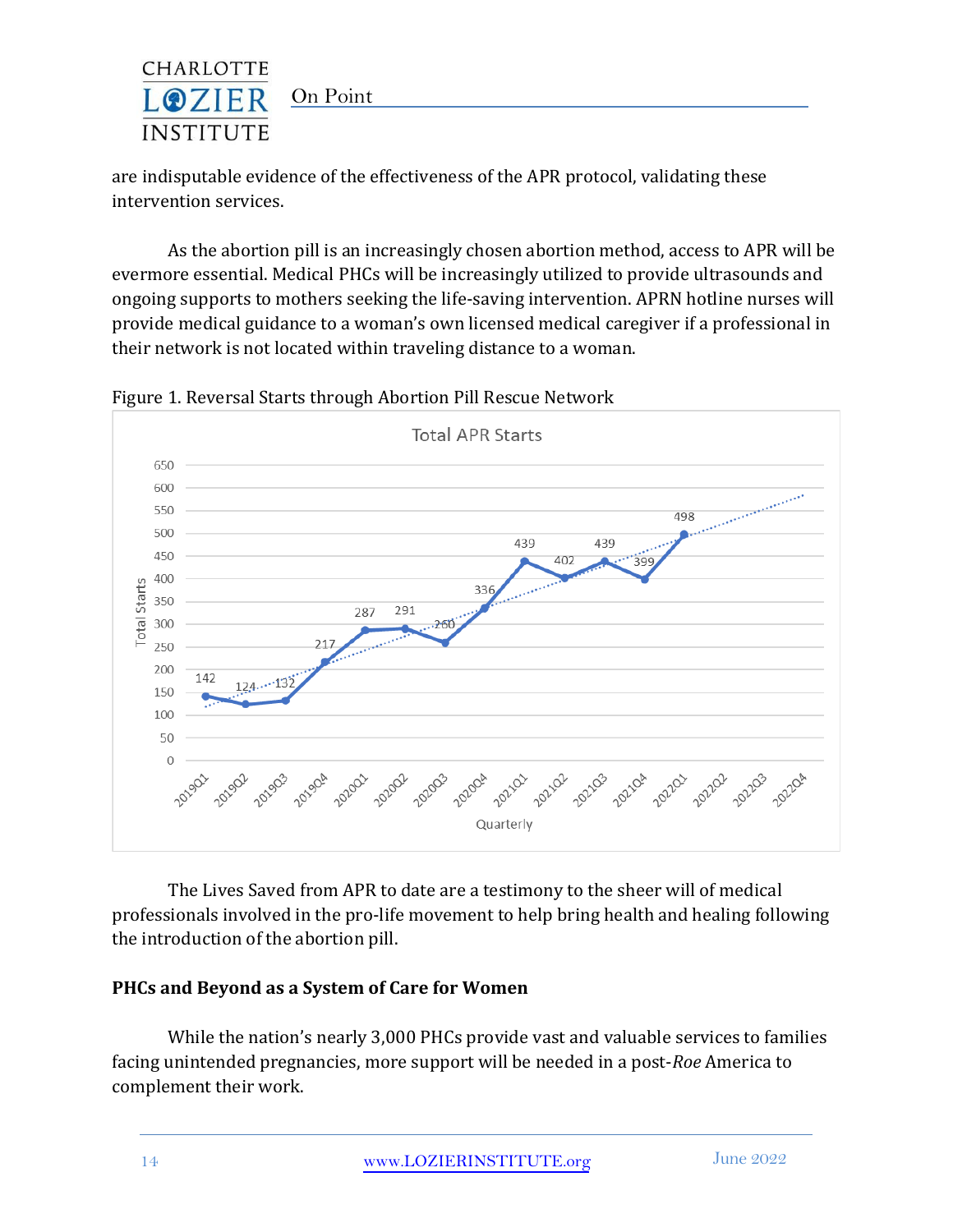

Such support is already springing up in new initiatives seeking to connect PHCs with other life-affirming assistance providers to offer women services beyond what PHCs can provide in caring for pregnant and parenting women.

One such endeavor, Her PLAN (Her Pregnancy and Life Assistance Network) connects providers across seven categories of care that experts have identified as critical to empower women to carry pregnancies to term and care for their families beyond. These categories of care include Mentorship, Health and Well-being, Financial Assistance with Education or Career/Job Assistance, Material or Legal Support, Recovery and Mental Health, Prenatal Diagnosis, and Care for Children.liv

Within the seven categories of care are 25 sub-categories that offer specific services, including, but not limited to: comprehensive prenatal care, pediatric care, job skills training, parenting education, legal help, housing, licensed professional counselors, domestic violence shelters, disability support organizations, childcare, and adoption services.

Currently, Her PLAN is active in four (4) states, with plans to expand to 30 by the end of 2024. Her PLAN's online directory is HIPAA- and ADA- compliant and userfriendly.lv

State and local governments have also offered support to PHCs and women facing unintended pregnancies. Currently, 14 states authorize some form of alternatives to abortion (A2A) funding to life-affirming Pregnancy Help Organizations (PHOs), which typically include pregnancy centers, adoption agencies, maternity homes and life-affirming social service agencies. These states include Florida, Georgia, Indiana, Kansas, Louisiana, Minnesota, Missouri, North Carolina, North Dakota, Ohio, Oklahoma, Pennsylvania, Texas, and Wisconsin. Collectively, these states have appropriated approximately \$94 million<sup>lyi</sup> annually to assist PHCs, maternity homes, adoption agencies, and life-affirming social service agencies. This funding has helped PHCs expand their services to support their communities. Some have added needed medical services; others have expanded material goods distribution, parenting education, and other services.

In addition to supporting PHCs financially, at least 20 states have honored PHCs with resolutions affirming the value PHCs bring to their communities. While these resolutions vary by state, most acknowledge that "the life-affirming impact of pregnancy resource centers and maternity homes on women, families, and the communities they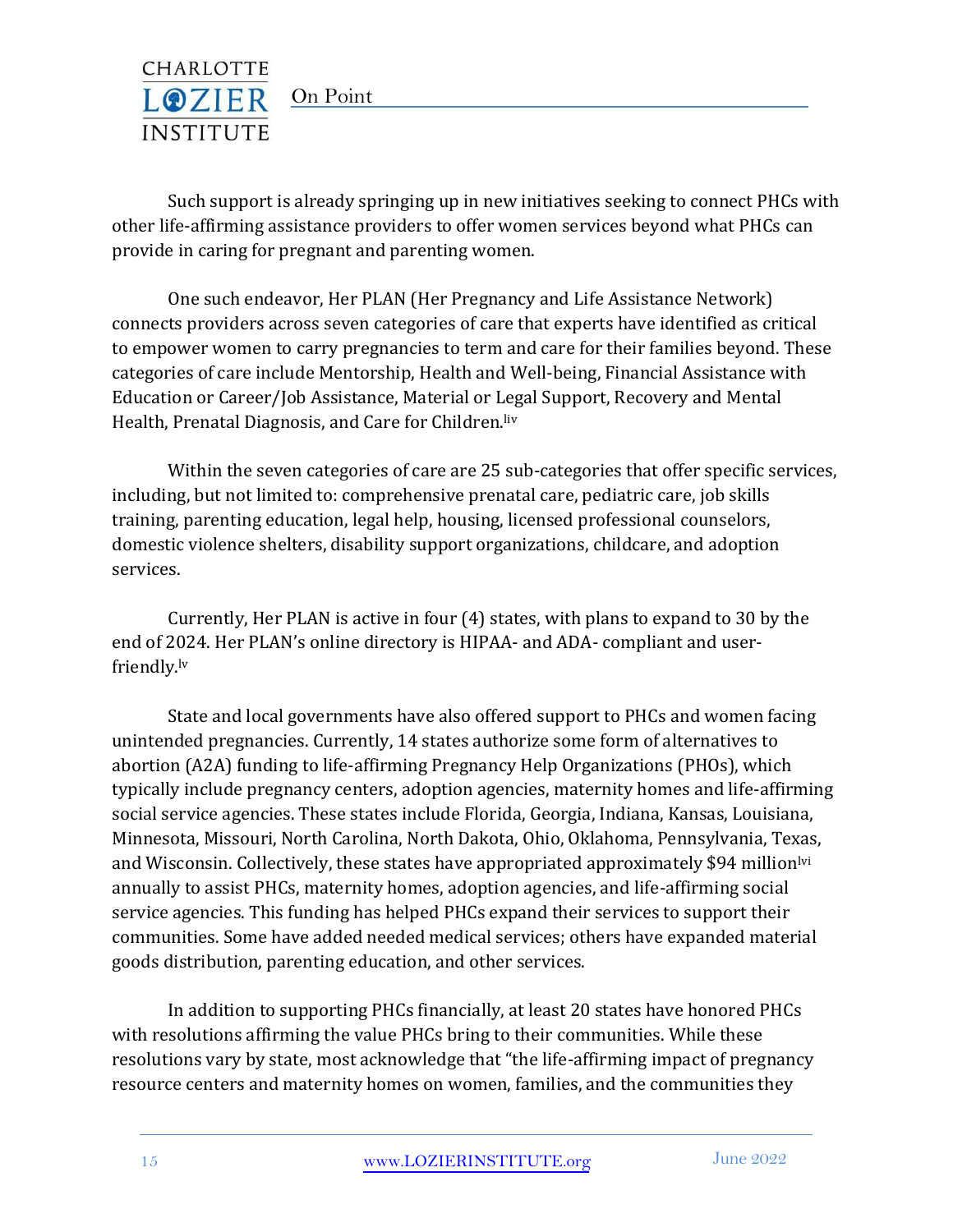

serve **is considerable and growing**, and pregnancy resource centers and maternity homes **serve with integrity and compassion**"<sup>Ivii</sup> (emphasis added).

The Federal government has also funded many PHCs through grant programs, such as Sexual Risk Avoidance Education (SRAE) grants, Maternity Group Home grants, and even Title X grants. In FY20, the federal government directly funded eight (8) PHCs, through two grants for Sexual Risk Avoidance Education, totaling approximately \$3 million.lviii

Public support for and interest in maternity homes has increased substantially since the first maternity home was opened in 1886. Ix In the 1970s, Jim and Anne Pierson helped develop the modern model for maternity homes and opened their first maternity home in Lancaster, Pennsylvania.<sup>1x</sup> By 1984, the Piersons expanded their outreach and started [Loving and Caring, Inc., a](http://www.lovingandcaring.org/) life-affirming nonprofit that provides "materials and services to agencies and Christian ministries which serve teen moms, single parents, and families affected by crisis pregnancy." Their outreach covers over 5,000 ministries, organizations, and individuals. During this time, President Ronald Reagan praised the efforts of Loving and Caring in a speech, bringing more recognition to the evolving maternity home movement.<sup>Ixi</sup> It is currently estimated that there are some 400 maternity housing locations throughout the United States, serving approximately 1,800 adult women, but and the federal government currently funds a maternity group home program through the U.S. Department of Health and Human Resources Family and Youth Services Bureau. Kiii Public support for adoption is also increasing, particularly foster care adoptions, which increased 12% from 2011 to 2020.lxiv

Finally, organizations such as Care Net have made strides in equipping churches to become more proactively involved in serving women and men at-risk for abortion. Through its Making Life Disciples program, "Care Net is working to equip the Church to lead with credibility and love - offering compassion, hope, help, and discipleship to women and men facing pregnancy decisions knowing that those considering abortion need access to long term care that the Church is designed to provide."lxv

## **Conclusion**

Pregnancy help centers are making a difference in the lives of American women and families. Their impact is clear through both service provision with needed support, classes, medical care, resources, and the Lives that have been Saved.

There have been an estimated 828,131 Lives Saved when women at-risk for abortion visited and received support from PHCs during 2016-2020. If all PHCs in America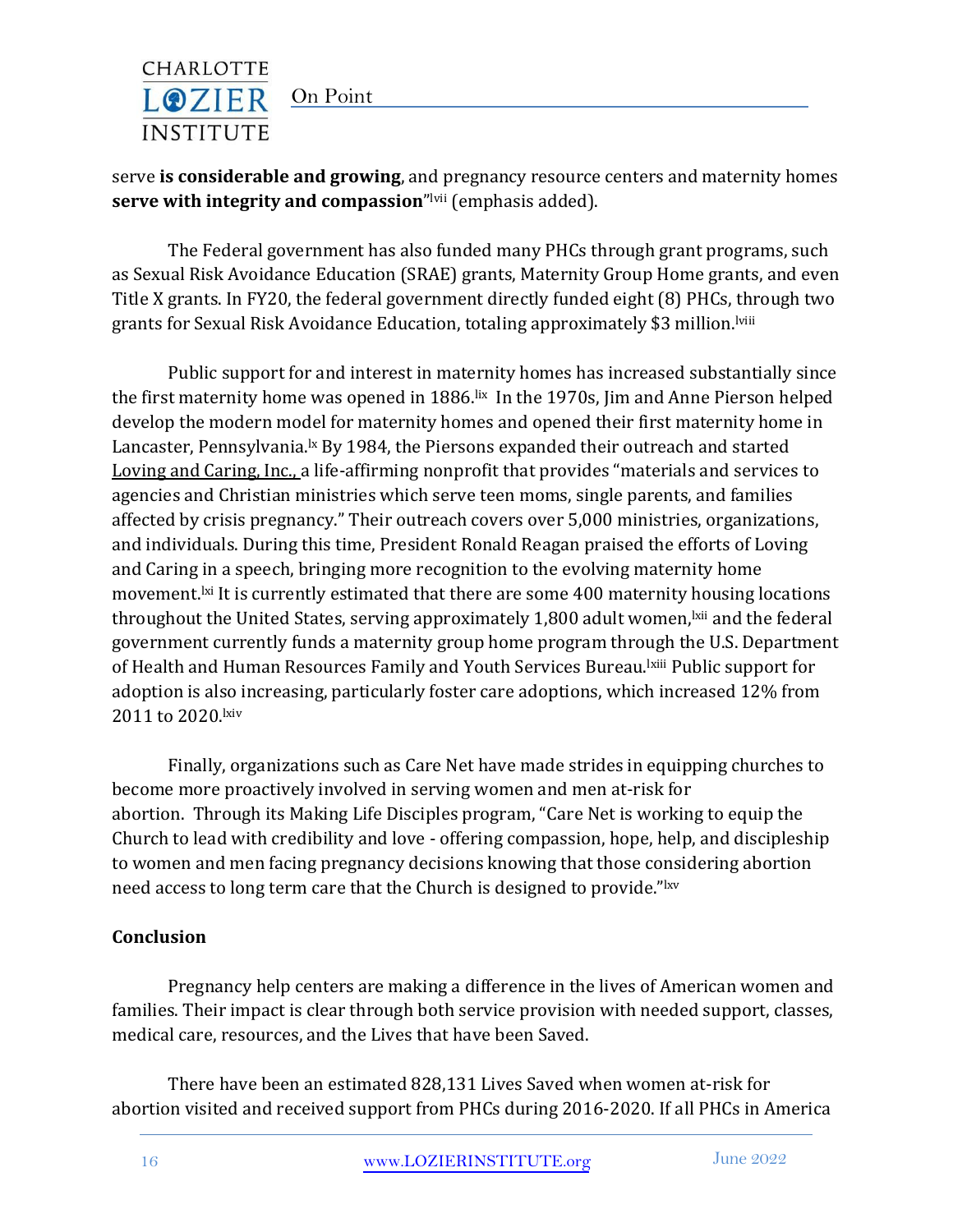

reported decisions for life over the course of the 52 years they have now been in existence, it is easily inferred that millions of lives have been spared from abortion as a result of PHC care and services provided to women and families.

Medical professionals and workers at these PHC locations are readying to meet the increased needs in a post-*Roe* America to help embrace a culture of Life.

An abortion-friendly organization, the Guttmacher Institute, indicates that 26 states are currently poised to significantly restrict abortion if the leaked Supreme Court opinion stands and *Roe* is reversed.<sup>lxvi</sup> In light of this, a main goal of the pro-life movement is to support PHCs and other pregnancy help organizations to create a wide and "ever-growing pro-life safety net."lxvii

More than any other organization, pro-life PHCs are best equipped to support women facing unintended pregnancies in a post-*Roe* America. The proven number of "Lives Saved," detailed in this paper, demonstrates the truth that author and pro-life convert Frederica Mathewes-Green observed, "No one wants an abortion as she wants an ice-cream cone or a Porsche. She wants an abortion as an animal, caught in a trap, wants to gnaw off its own leg."<sup>Ixviii</sup> By offering basic support and pregnancy information, PHCs empower women to avoid such cruel dilemmas and instead make informed and healthy choices to carry children to term.

*Moira Gaul, M.P.H. is an associate scholar with the Charlotte Lozier Institute where she works on pregnancy center studies and women's health-related issues. Jeanneane Maxon, J.D. is an associate scholar with the Charlotte Lozier Institute and non-profit law and compliance consultant serving clients including pro-life pregnancy centers.*

<sup>&</sup>lt;sup>i</sup> "Pregnancy Centers Stand the Test of Time." A Legacy of Life and Love Report Series. Charlotte Lozier Institute 2020. Available at: Pregnancy-Center-Report-2020 FINAL.pdf (lozierinstitute.org) (Accessed 9 May 2022).

ii "A Half Century of Hope, A Legacy of Life and Love." Charlotte Lozier Institute. 2018. Available at: [A-Half-Century-of-Hope-A-Legacy-of-Life-and-Love-FULL.pdf \(pcdn.co\)](https://s27589.pcdn.co/wp-content/uploads/2018/09/A-Half-Century-of-Hope-A-Legacy-of-Life-and-Love-FULL.pdf) (Accessed 9 May 2022).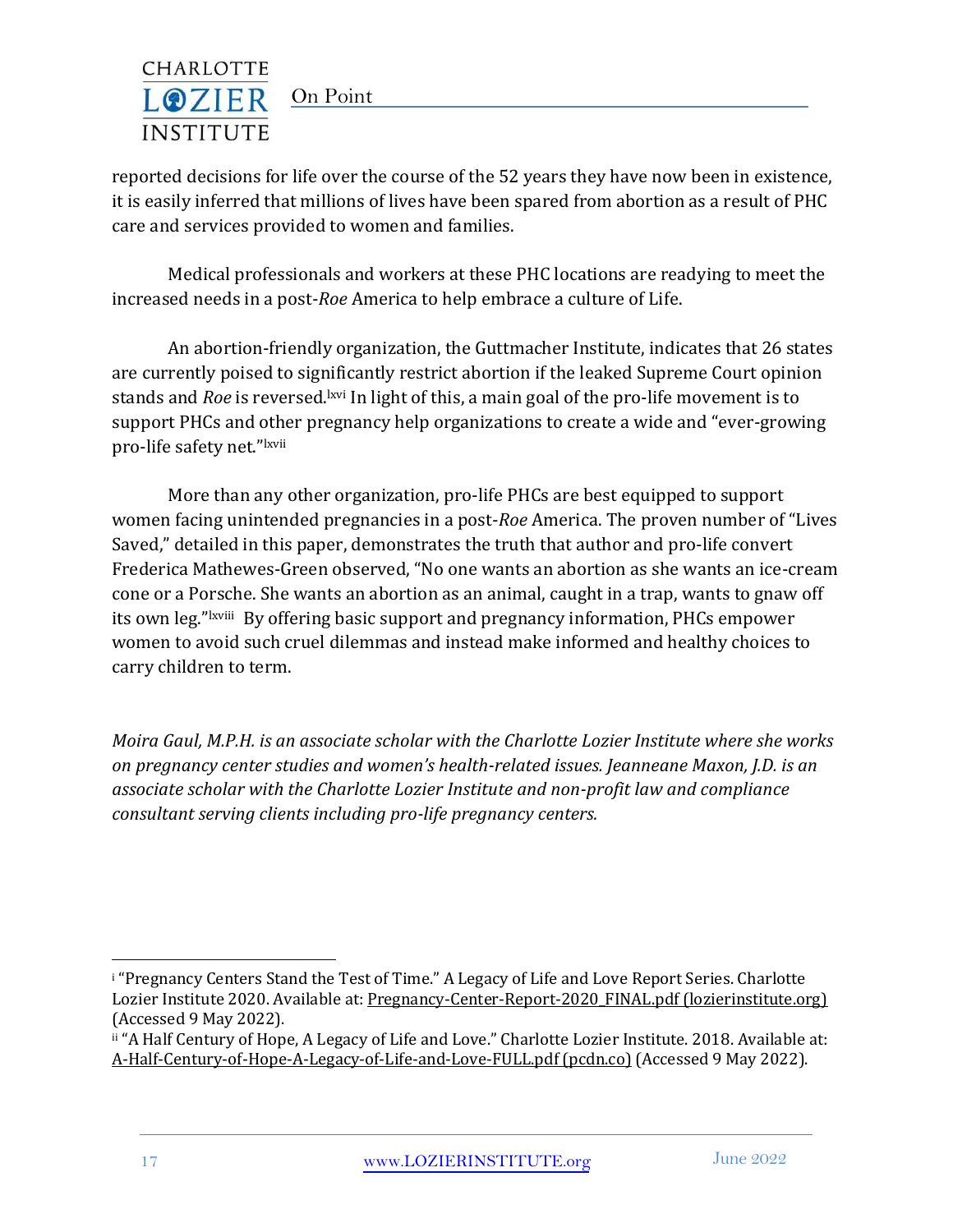

iii Gaul, M. "Fact Sheet: Pregnancy Centers - Serving Women and Saving Lives (2020 Study)." Charlotte Lozier Institute. 2021. Available at[: https://lozierinstitute.org/fact-sheet-pregnancy](https://lozierinstitute.org/fact-sheet-pregnancy-centers-serving-women-and-saving-lives-2020/)[centers-serving-women-and-saving-lives-2020/](https://lozierinstitute.org/fact-sheet-pregnancy-centers-serving-women-and-saving-lives-2020/) (Accessed 9 May 2022).

iv "Unintended Pregnancy and Abortion in North America." Fact Sheet. Guttmacher Institute. 2022. Available at[: unintended-pregnancy-and-abortion-northern-america.pdf \(guttmacher.org\)](https://www.guttmacher.org/sites/default/files/factsheet/unintended-pregnancy-and-abortion-northern-america.pdf) (Accessed 9 May 2022).

<sup>v</sup> "Induced Abortion in the United States." Fact Sheet. Guttmacher Institute.2019. Available at: [fb\\_induced\\_abortion.pdf \(guttmacher.org\)](https://www.guttmacher.org/sites/default/files/factsheet/fb_induced_abortion.pdf) (Accessed 9 May 2022).

vi Jones, R.K., Nash, E., Cross, L. et al. "Medication Abortion Now Accounts for More Than Half of All US Abortions." Guttmacher Institute. February 2022. Available at: [Medication Abortion Now](https://www.guttmacher.org/article/2022/02/medication-abortion-now-accounts-more-half-all-us-abortions)  [Accounts for More Than Half of All US Abortions | Guttmacher Institute](https://www.guttmacher.org/article/2022/02/medication-abortion-now-accounts-more-half-all-us-abortions) (Accessed 9 May 2022); "Fact Sheet: What the Guttmacher Institute's Report on Chemical Abortion Doesn't Say," Charlotte Lozier Institute. Feb 2022. Available at: [https://lozierinstitute.org/fact-sheet-what-the-guttmacher](https://lozierinstitute.org/fact-sheet-what-the-guttmacher-institutes-report-on-chemical-abortion-doesnt-say/)[institutes-report-on-chemical-abortion-doesnt-say/](https://lozierinstitute.org/fact-sheet-what-the-guttmacher-institutes-report-on-chemical-abortion-doesnt-say/)

vii [U.S. Abortion Trends: 2019 and Preliminary 2020 -](https://lozierinstitute.org/us-abortion-trends-2019-and-preliminary-2020/) Charlotte Lozier Institute

viii Finer, L.B., et al. "Reasons U.S. Women Have Abortions: Quantitative and Qualitative Perspectives." *Perspectives on Sexual and Reproductive Health,* 2005, 37(3):110–118. Available at: [https://www.guttmacher.org/sites/default/files/article\\_files/3711005.pdf](https://www.guttmacher.org/sites/default/files/article_files/3711005.pdf) (Accessed 19 Nov. 2020).

ix <https://herplan.org/about/>

<sup>x</sup> "A Passion to Serve, A Vision for Life." Pregnancy Resource Service Report 2009. Family Research Council. 2009. Available at: [EF09I51.pdf \(frc.org\)](https://downloads.frc.org/EF/EF09I51.pdf) (Accessed 9 May 2022); "A Passion to Serve, How Pregnancy Resource Centers Empower Women, Help Families, and Strengthen Communities." Pregnancy Resource Center Service Report, Second Edition. Family Research Council. 2011. Available at[: EF12A47.pdf \(frc.org\)](https://downloads.frc.org/EF/EF12A47.pdf) (Accessed 9 May 2022); "A Half Century of Hope, A Legacy of Life and Love." Pregnancy Center Service Report, Third Edition. Charlotte Lozier Institute. 2018. Available at: [A-Half-Century-of-Hope-A-Legacy-of-Life-and-Love-FULL.pdf \(pcdn.co\)](https://s27589.pcdn.co/wp-content/uploads/2018/09/A-Half-Century-of-Hope-A-Legacy-of-Life-and-Love-FULL.pdf) (Accessed 9 May 2022). "Pregnancy Centers Stand the Test of Time." A Legacy of Life and Love Report Series. Charlotte Lozier Institute 2020. Available at[: Pregnancy-Center-Report-2020\\_FINAL.pdf](https://lozierinstitute.org/wp-content/uploads/2020/10/Pregnancy-Center-Report-2020_FINAL.pdf)  [\(lozierinstitute.org\)](https://lozierinstitute.org/wp-content/uploads/2020/10/Pregnancy-Center-Report-2020_FINAL.pdf) (Accessed 9 May 2022).

xi "Pregnancy Centers Stand the Test of Time." A Legacy of Life and Love Report Series. Charlotte Lozier Institute 2020. Available at: [Pregnancy-Center-Report-2020\\_FINAL.pdf \(lozierinstitute.org\)](https://lozierinstitute.org/wp-content/uploads/2020/10/Pregnancy-Center-Report-2020_FINAL.pdf) (Accessed 9 May 2022).

xii "Pregnancy Centers Stand the Test of Time." Pg 17.

xiii "Pregnancy Centers Stand the Test of Time." Updated 2017 results, pgs. 19 and 22.

xiv "Pregnancy Centers Stand the Test of Time." Table 3, pg. 17.

xv "Pregnancy Centers Stand the Test of Time." pg. 16.

xvi "Pregnancy Centers Stand the Test of Time." Pg. 66.

xvii "Pregnancy Centers Stand the Test of Time." Pg. 63-66.

xviii "Turning Hearts Toward Life II." Charlotte Lozier Institute. 2015.

xix "Abortion Risk Assessment Framework." Adopted by Leadership Alliance of Pregnancy Care Organizations (LAPCO). 2017. Emailed by Cindy Hopkins Oct 2020.

xx "Initial Assessment of Client's Abortion Vulnerability" Worksheet. Care Net. 2020. Email from Care Net staff C. Hopkins 10 Nov. 2020.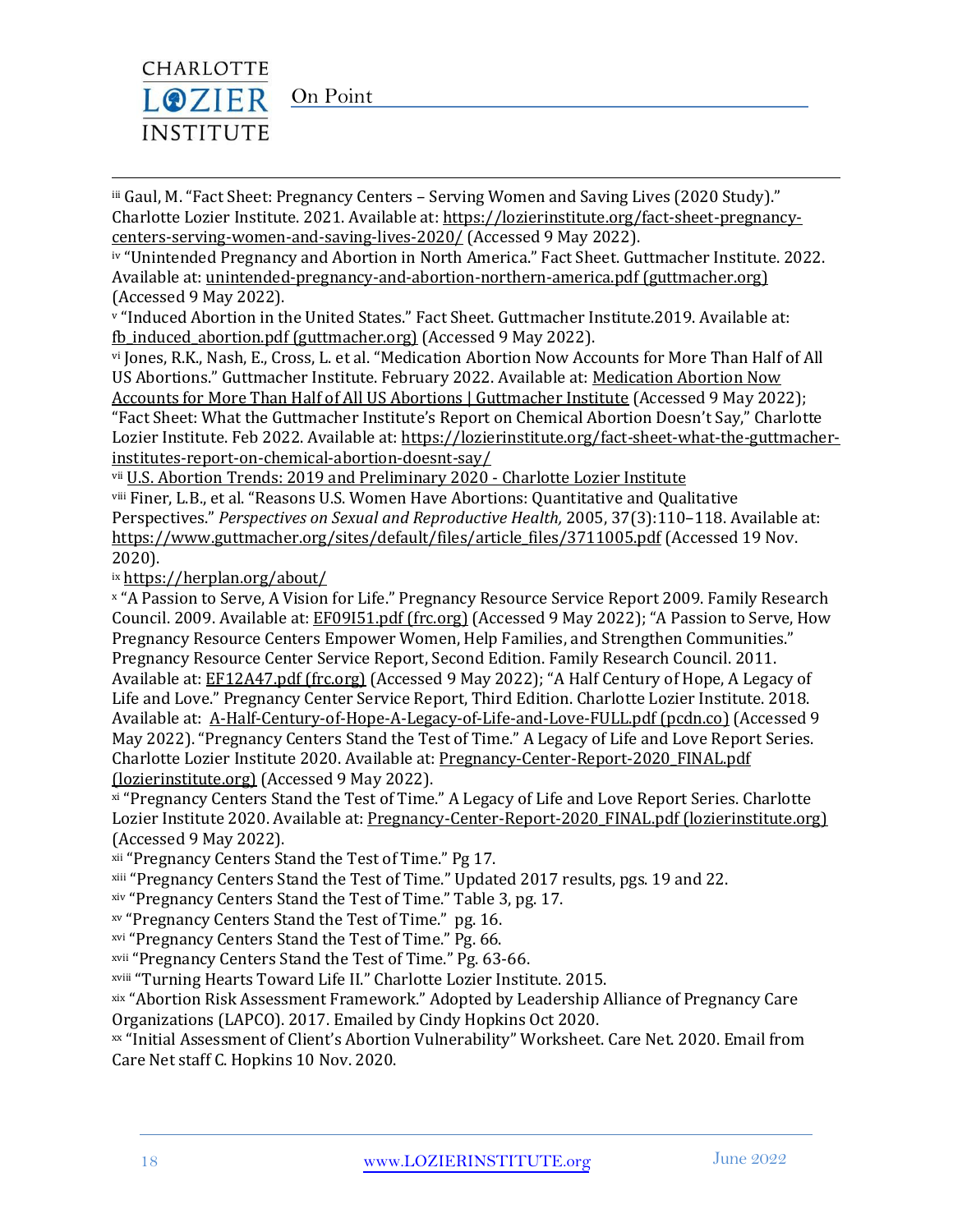

xxi "Abortion Risk Assessment Framework." Adopted by Leadership Alliance of Pregnancy Care Organizations (LAPCO). 2017. Emailed by C. Hopkins 10 Nov. 2020.

xxii Ibid.

xxiii Ibid.

xxiv Human error in reporting is always possible to occur. Given the methods that have been in place since 2008 as well as annual monitoring by Care Net with follow-up training, errors in reporting are minimized.

xxv Analysis by M. Bean, CLI Associate Scholar, reviewing affiliation files for all three national PHC networks. Email 26 Aug. 2021.

xxvi "Pregnancy Centers Stand the Test of Time." Pgs. 17 and 22. "U.S. Care Net Statistical Report: 2019 Calendar Year Data." Care Net. 2020.

xxvii Care Net annual statistics compiled and sent by staff E. Gleason in an email 28 Feb. 2022 (4:38pm).

xxviii "U.S. Care Net Statistical Report: 2020 Calendar Year Data." Care Net. 2021.

xxix Charlotte Lozier Institute national pregnancy center reports studied 2,600 U.S. pregnancy centers in 2017, and 2,700 pregnancy centers in 2019. "Pregnancy Centers Stand the Test of Time." Updated 2017 results, pgs. 19 and 22.

xxx Statistical weighting and calculations provided by Dr. M. New, CLI Associate Scholar.

xxxi "U.S. Care Net Statistical Report: 2020 Calendar Year Data." Care Net. 2021.

xxxii "U.S. Care Net Statistical Report: 2019 Calendar Year Data." Care Net. 2020.

xxxiii "Study of Women Who Have Had an Abortion and Views on Church." LifeWay Research and CareNet. 2015. Available at: [http://lifewayresearch.com/wp-content/uploads/2015/11/Care-Net-](http://lifewayresearch.com/wp-content/uploads/2015/11/Care-Net-Final-Presentation-Report-Revised.pdf)[Final-Presentation-Report-Revised.pdf](http://lifewayresearch.com/wp-content/uploads/2015/11/Care-Net-Final-Presentation-Report-Revised.pdf) (Accessed 9 May 2022).

xxxiv "Care Net Study of American Men Whose Partner Has Had an Abortion." LifeWay Research and Care Net. 2022. Pg 10. Available at[: Care Net Study of Men and Abortion \(care-net.org\)](https://www.care-net.org/mens-survey) (Accessed 9 May 2022).

xxxv "U.S. Care Net Statistical Report: 2020 Calendar Year Data." Care Net. 2021.Pg 10.

xxxvi "U.S. Care Net Statistical Report: 2019 Calendar Year Data." Care Net. 2020.Pg 10.

xxxvii "Legal Tips, Clinic Tips." Volume XXII Number 2. National Institute of Family and Life Advocates. February 2015.

xxxviii Ibid.

xxxix Focus on the Family Option Ultrasound Program Lives Saved update. Email from program staff 24 February 2022.

xl "Our Commitment of Care and Competence." Updated 2019. Heartbeat International. Available at: [https://www.heartbeatinternational.org/about/our-commitment.](https://www.heartbeatinternational.org/about/our-commitment) (Accessed 9 May 2022). xli "Pregnancy Centers Stand the Test of Time." Pg. 32.

xlii Jones, R.K., Nash, E., Cross, L. et al. "Medication Abortion Now Accounts for More Than Half of All US Abortions." Guttmacher Institute. February 2022. Available at[: Medication Abortion Now](https://www.guttmacher.org/article/2022/02/medication-abortion-now-accounts-more-half-all-us-abortions) 

[Accounts for More Than Half of All US Abortions | Guttmacher Institute](https://www.guttmacher.org/article/2022/02/medication-abortion-now-accounts-more-half-all-us-abortions) (Accessed 9 May 2022); "Fact Sheet: What the Guttmacher Institute's Report on Chemical Abortion Doesn't Say," Charlotte Lozier Institute. Feb 2022. Available at: [https://lozierinstitute.org/fact-sheet-what-the-guttmacher](https://lozierinstitute.org/fact-sheet-what-the-guttmacher-institutes-report-on-chemical-abortion-doesnt-say/)[institutes-report-on-chemical-abortion-doesnt-say/](https://lozierinstitute.org/fact-sheet-what-the-guttmacher-institutes-report-on-chemical-abortion-doesnt-say/)

xliii Ibid.

xliv Ibid.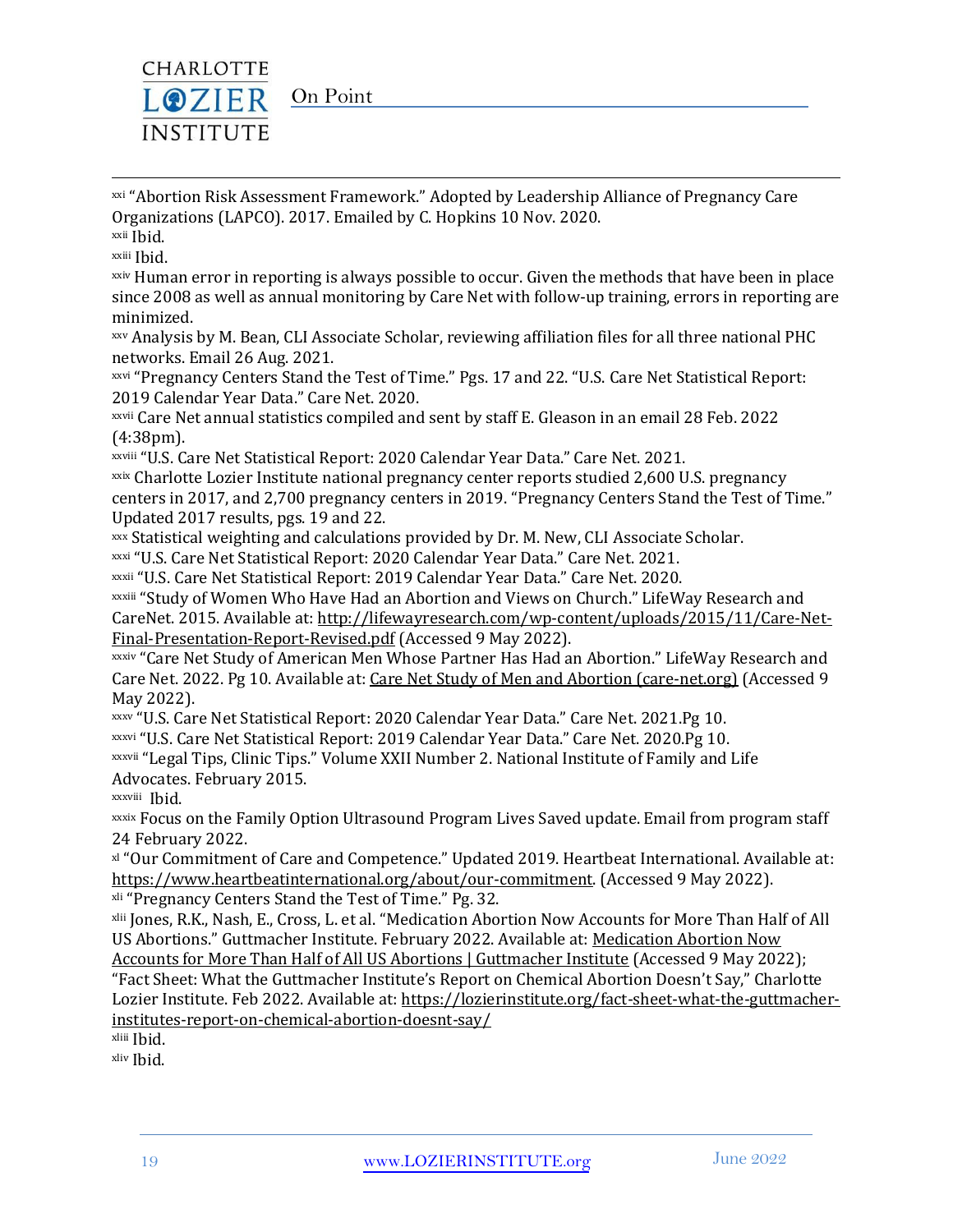

xlv "[Life Trends](https://www.heartbeatinternational.org/lifetrends) 2022 Report." Presented by Heartbeat International. 2022. Available at: Life Trends [\(heartbeatinternational.org\)](https://www.heartbeatinternational.org/lifetrends)

xlvi Delgado, G., Condly, S., et al. "A Case Series Detailing the Successful Reversal of the Effects of Mifepristone Using Progesterone." *Issues in Law and Medicine* Vol. 33, 1. 2018, Revisions 2019. Available at[: Delgado-Revisions-FINAL-1.pdf \(issuesinlawandmedicine.com\)](http://issuesinlawandmedicine.com/wp-content/uploads/2019/10/Delgado-Revisions-FINAL-1.pdf) (Accessed May 2022). xlvii Davenport, M. et al. "Embryo Survival After Mifepristone: A Systematic Review of the Literature," *Issues in Law and Medicine* Vol. 32, 1. 2017; Bernard, N., Elefant, E. et al. "Continuation of Pregnancy After First-Trimester Exposure to Mifepristone: An Observational Prospective Study." *BJOG* Vol. 120, 5. 2013. (http://onlinelibrary.wiley.com/doi/10.1111/1471-0528.12147/epdf ) (Accessed 12 Aug 2020); Delgado, G. et al., "A Case Series Detailing the Successful Reversal of the Effects of Mifepristone Using Progesterone," *Issues in Law & Medicine* Vol. 33, 1. 2018. Available at[: Delgado-](http://issuesinlawandmedicine.com/wp-content/uploads/2019/10/Delgado-Revisions-FINAL-1.pdf)[Revisions-FINAL-1.pdf \(issuesinlawandmedicine.com\)](http://issuesinlawandmedicine.com/wp-content/uploads/2019/10/Delgado-Revisions-FINAL-1.pdf) (Accessed May 2022).

xlviii Abortion Pill Rescue Network, 2021 Impact Report. Heartbeat International. xlix Graph provided by Abortion Pill Rescue Network in email from Heartbeat International staff

member B. McDowell 10 June 2022.

<sup>l</sup> Ibid.

li APR 2020 Stats., Heartbeat International. Abortion Pill Rescue Network, 2021 Impact Report, Heartbeat International. Both reports received by email from Heartbeat International staff member B. McDowell 25 April 2022.

lii Ibid.

liii [Abortion Pill Rescue Network Lives](https://www.heartbeatinternational.org/aprn-lives-saved) Saved. Available at: Abortion Pill Rescue Network Lives [Saved \(heartbeatinternational.org\)](https://www.heartbeatinternational.org/aprn-lives-saved) Accessed 12 May 2022.

liv <https://herplan.org/>

lv <https://directory.herplan.org/>

lvi This figure is based on the allocation for each state's most current fiscal year for which the data is reported. In some cases, where states approved budgets for multiple years, the average annual allocation was included.

lvii See Missouri HR No. 1826. 96th General Assembly. Available at:

[https://www.house.mo.gov/billtracking/bills111/biltxt/intro/HR1826I.htm.](https://www.house.mo.gov/billtracking/bills111/biltxt/intro/HR1826I.htm) (Accessed 24 May 2022).

lviii See "General Departmental Sexual Risk Avoidance Education (GD SRAE) Grantees FY2020." Family and Youth Services Bureau, Office of the Administration for Children and Families, U.S. Department of Health and Human Services. 12 Nov. 2020. Available at:

[https://www.acf.hhs.gov/fysb/general-departmental-sexual-risk-avoidance-education-srae](https://www.acf.hhs.gov/fysb/general-departmental-sexual-risk-avoidance-education-srae-grantees-fy2020)[grantees-fy2020](https://www.acf.hhs.gov/fysb/general-departmental-sexual-risk-avoidance-education-srae-grantees-fy2020) (Accessed 25 May 2022). And See "Title V Competitive Sexual Risk Avoidance Education (SRAE) Grantees FY2020." Family and Youth Services Bureau, Office of the

Administration for Children and Families, U.S. Department of Health and Human Services. 15 Nov. 2020. Available at[: https://www.acf.hhs.gov/fysb/title-v-competitive-sexual-risk-avoidance](https://www.acf.hhs.gov/fysb/title-v-competitive-sexual-risk-avoidance-education-srae-grantees-fy2020)[education-srae-grantees-fy2020](https://www.acf.hhs.gov/fysb/title-v-competitive-sexual-risk-avoidance-education-srae-grantees-fy2020) (Accessed 25 May 2022).

lix Mansnerus, Laura. "*COMMUNITY; No Shame, but Plenty of Need, at Home for Unwed Mothers."* The New York Times. 15 Feb. 1998. Available at:

[https://www.nytimes.com/1998/02/15/nyregion/community-no-shame-but-plenty-of-need-at](https://www.nytimes.com/1998/02/15/nyregion/community-no-shame-but-plenty-of-need-at-home-for-unwed-mothers.html)[home-for-unwed-mothers.html](https://www.nytimes.com/1998/02/15/nyregion/community-no-shame-but-plenty-of-need-at-home-for-unwed-mothers.html) (Accessed 30 November 2018).

<sup>1x</sup> Pierson, Anne, Director of Ministry Services, Loving and Caring. Personal Interview. 1 Jan. 2019.